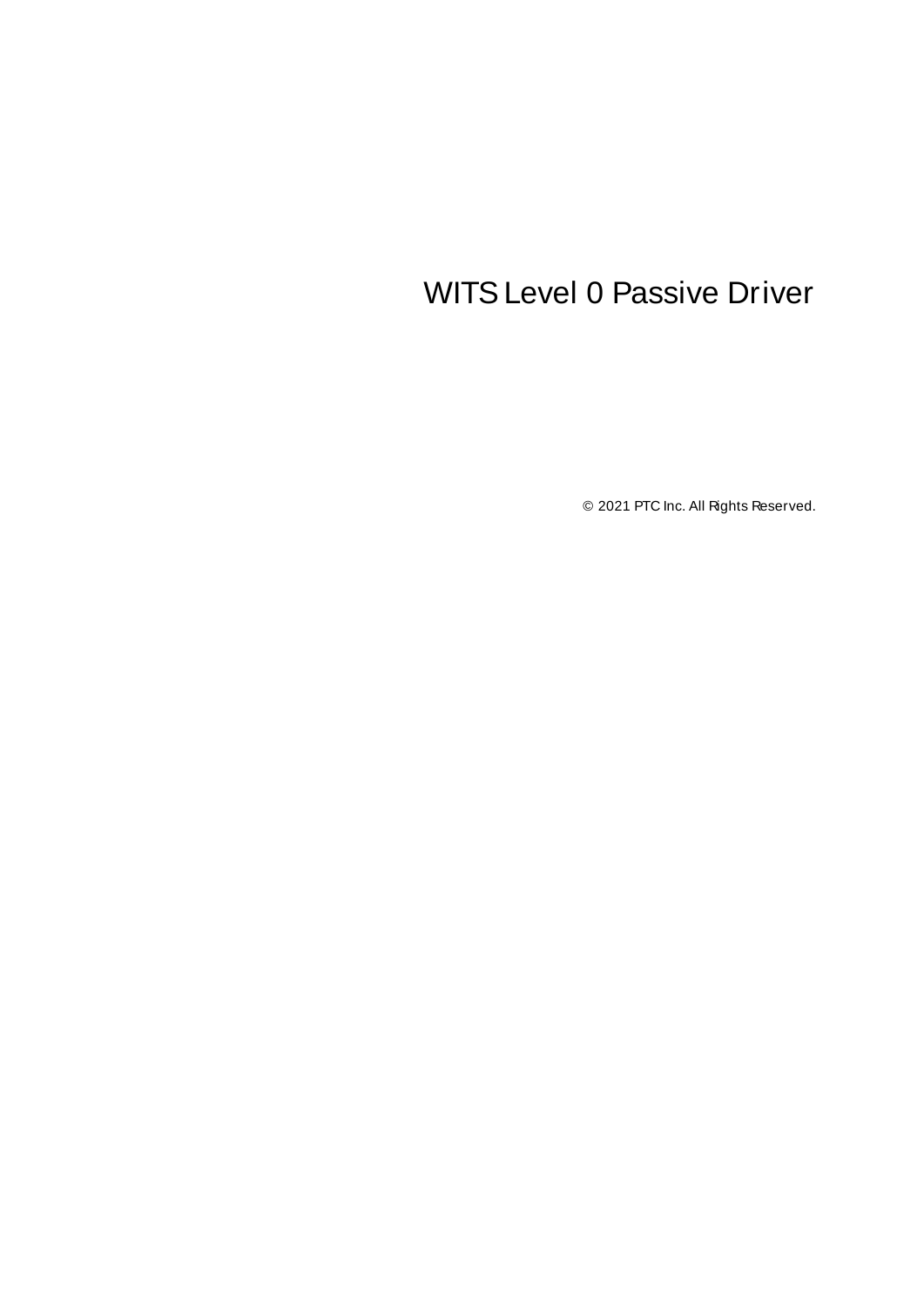# <span id="page-1-0"></span>Table of Contents

| Device ' <device name="">' item '<witsid>', Write value length exceeds maximum frame</witsid></device>                      |
|-----------------------------------------------------------------------------------------------------------------------------|
| Device ' <device name="">', Abandoning current message after <time in="" ms=""> ms of inactivity  18</time></device>        |
| Device ' <device name="">', Communications have timed out after <time in="" seconds=""> seconds</time></device>             |
| Device ' <device name="">', Invalid delimiter. Expecting '<configured delimiter="">'. Discarding</configured></device>      |
| Device ' <device name="">', Message parsing error. Discarding remainder of message 19</device>                              |
| Device ' <device name="">', More than 4096 bytes in item '<witsid>' data. Discarding</witsid></device>                      |
| Device ' <device name="">', Non-numeric WITSID found: '<witsid>'. Discarding remainder of</witsid></device>                 |
| Device ' <device name="">', Non-printable character '<hex byte="">' found in WITSID. Discarding</hex></device>              |
| Device ' <device name="">', Non-printable character '<hex byte="">' in item '<witsid>' data. Dis-</witsid></hex></device>   |
| Device ' <device name="">', Received Null value '<null value="">' for item '<witsid>'. Setting tag</witsid></null></device> |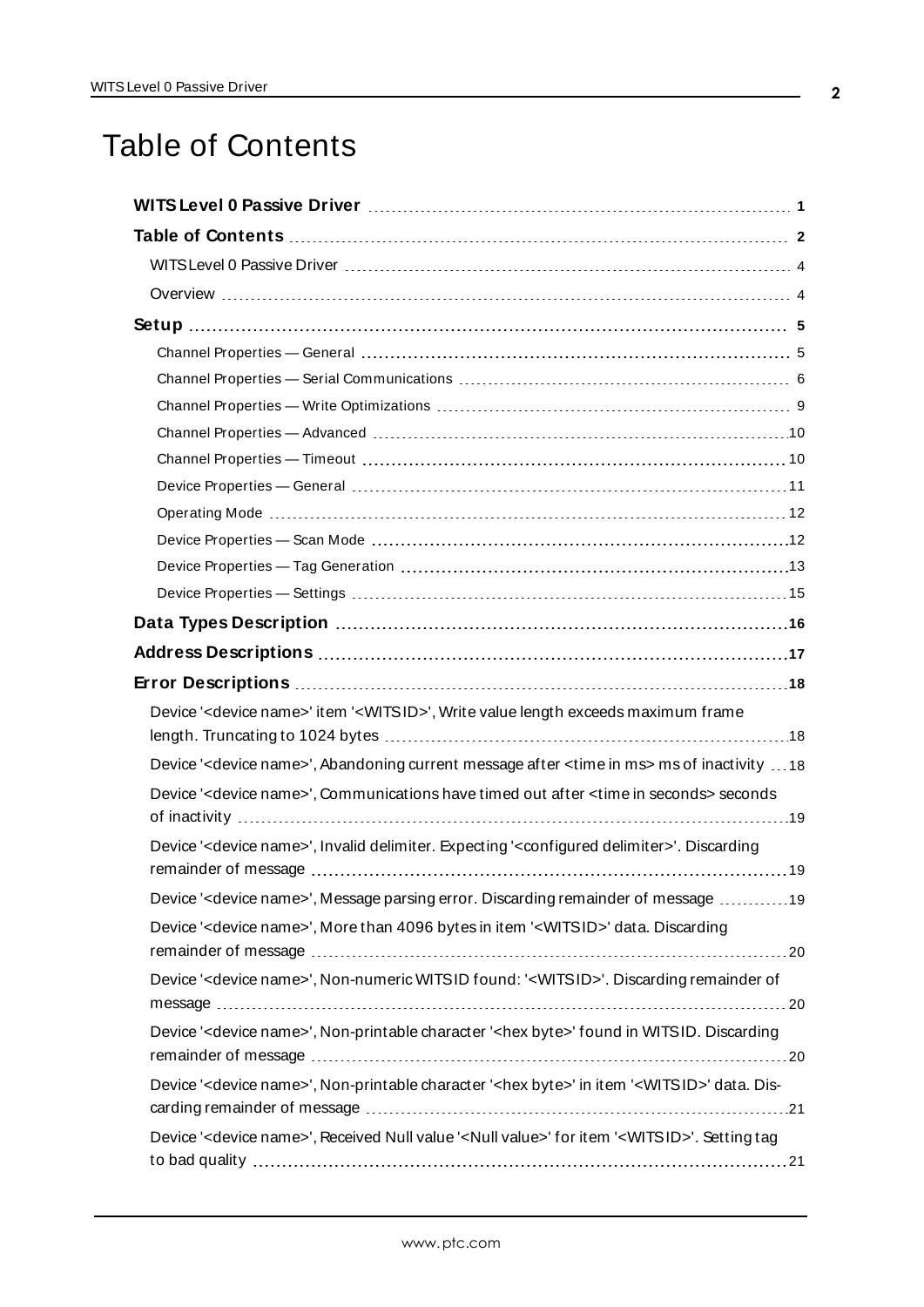| Device ' <device name="">', Value '<value>' is invalid for item '<witsid>' with data type '<data< th=""><th></th></data<></witsid></value></device> |  |
|-----------------------------------------------------------------------------------------------------------------------------------------------------|--|
|                                                                                                                                                     |  |
| Device ' <device name="">', Value '<value>' out of range for item '<witsid>' with data type</witsid></value></device>                               |  |
|                                                                                                                                                     |  |
| Unable to write to address' <address>' on device '<device name="">'. Invalid socket 22</device></address>                                           |  |
|                                                                                                                                                     |  |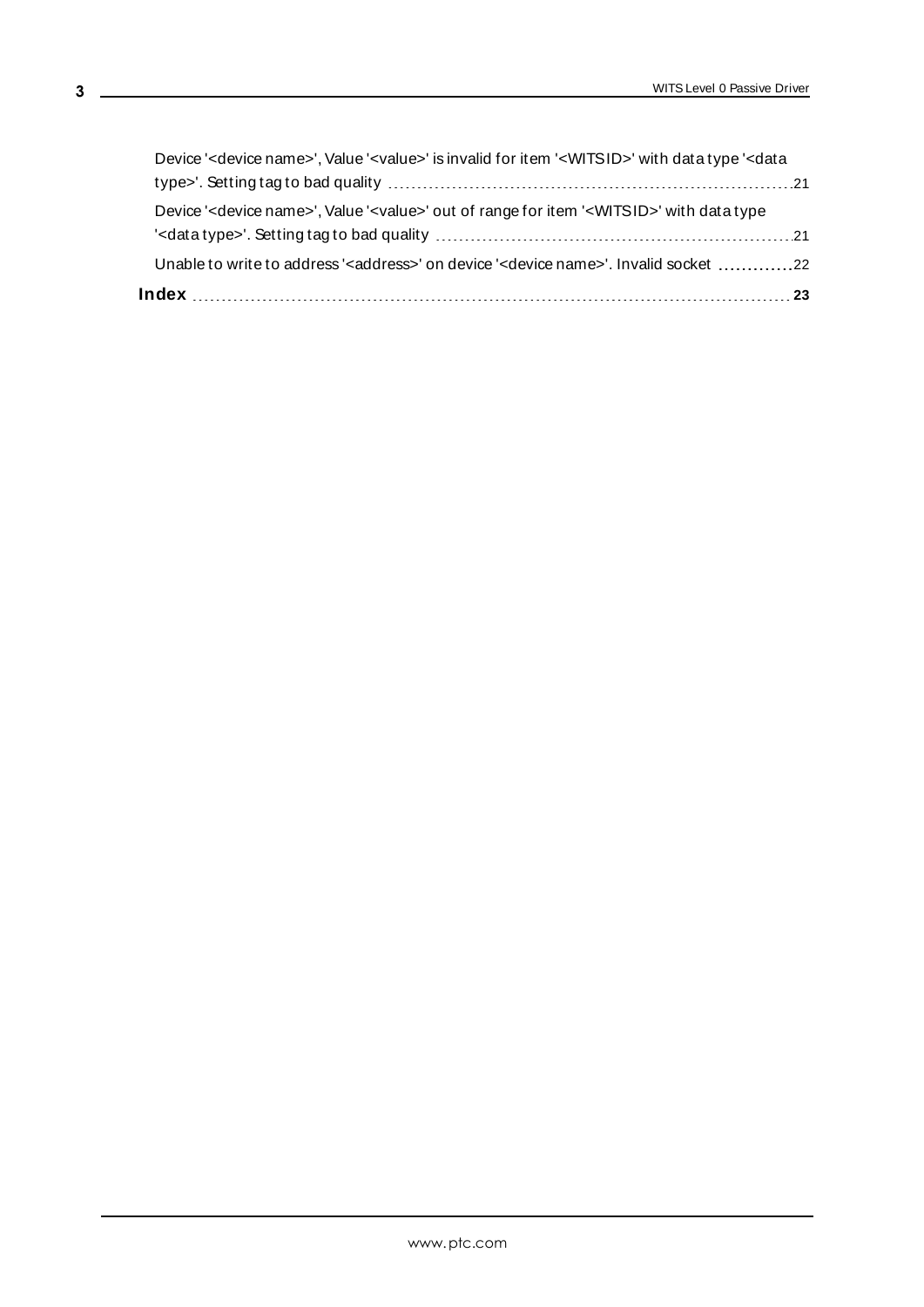### <span id="page-3-0"></span>**WITS Level 0 Passive Driver**

Help version 1.010

### **CONTENTS**

**[Overview](#page-3-1)**

What is the WITSLevel 0 Passive Driver?

**[Setup](#page-4-0)**

How do I configure devices for use with this driver?

#### **Data Types [Description](#page-15-0)**

What data types does this driver support?

#### **Address [Descriptions](#page-16-0)**

How do I address a data location on a WITS Level 0 Passive Driver device?

#### **Error [Descriptions](#page-17-0)**

<span id="page-3-1"></span>What error messages are produced by the WITSLevel 0 Passive Driver?

### **Overview**

The WITSLevel 0 Passive Driver provides a reliable way to connect WITSLevel 0 devices to OPC client applications; including HMI, SCADA, Historian, MES, ERP, and countless custom applications. It is intended for use with devices that support Level 0 of the WITS protocol and transmit unsolicited data.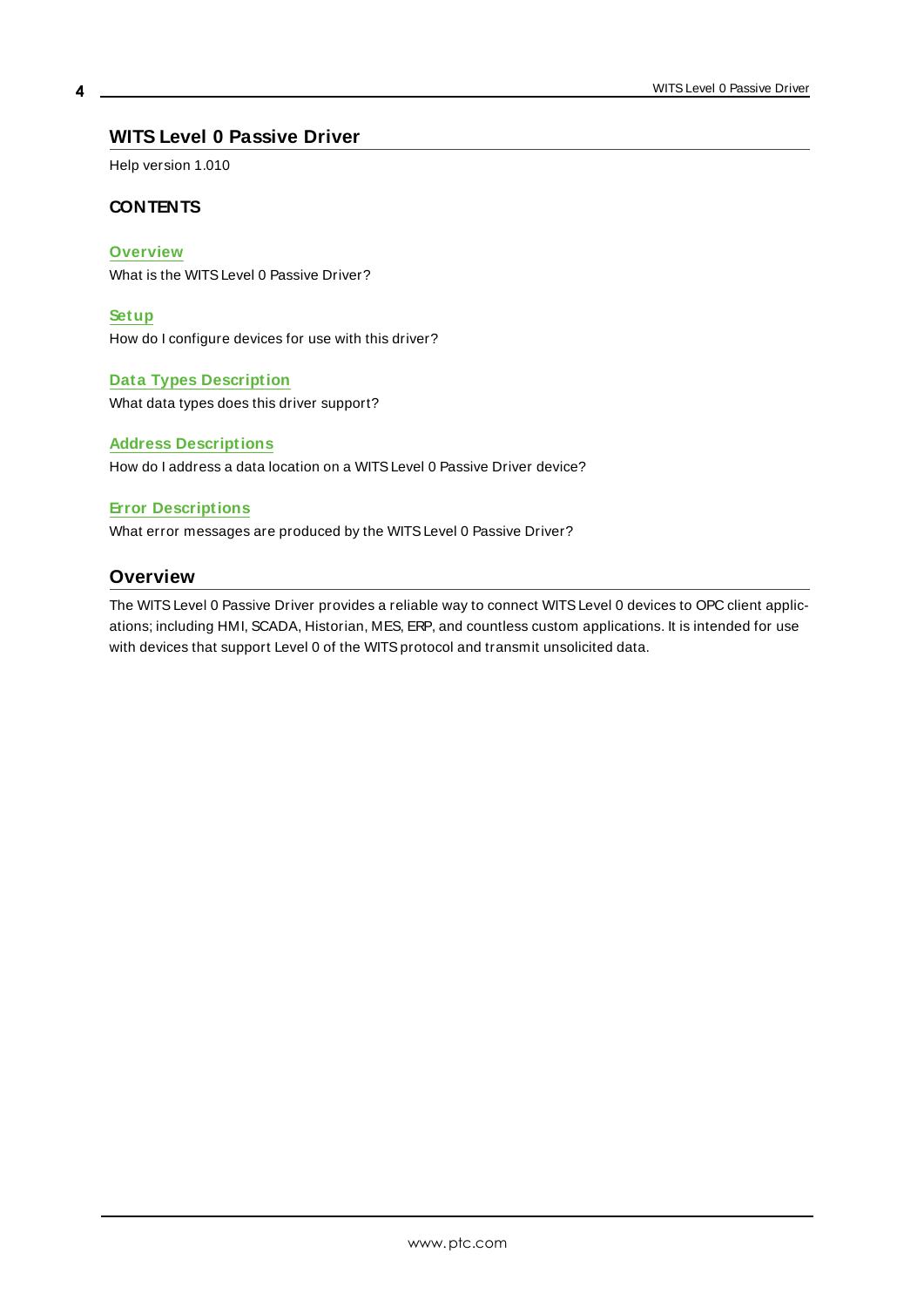#### <span id="page-4-0"></span>**Setup**

#### **Supported Devices**

All devices that transmit unsolicited WITSLevel 0 data

#### **Communication Protocol**

WITS Level 0

### **Supported Communication Properties**

Baud Rate: All major Baud rates Parity: Odd, Even, and None Data Bits: 8 Stop Bits: 1 and 2 **Note:** Not all of the listed configurations may be supported in every device.

### **Channel and Device Limits**

The maximum number of channels supported by this driver is 256. The maximum number of devices supported by this driver is 1 per channel.

### **Unsolicited Ethernet Encapsulation**

This driver supports Unsolicited Ethernet Encapsulation, which allows the driver to communicate with serial devices attached to an Ethernet network using a terminal server. It may be enabled for the channel in the Communications property group of Channel Properties.

### **Automatic Tag Database Generation**

This driver supports the Automatic Tag Database Generation of all pre-defined WITS records. For more information on pre-defined WITSrecords, refer to **W.I.T.S. Wellsite Information Transfer [Specification](http://home.sprynet.com/~carob/)**.

### <span id="page-4-1"></span>**Channel Properties — General**

This server supports the use of multiple simultaneous communications drivers. Each protocol or driver used in a server project is called a channel. A server project may consist of many channels with the same communications driver or with unique communications drivers. A channel acts as the basic building block of an OPC link. This group is used to specify general channel properties, such as the identification attributes and operating mode.

| <b>Property Groups</b> | <b>Identification</b>      |         |
|------------------------|----------------------------|---------|
| General                | Name                       |         |
|                        | Description                |         |
| Write Optimizations    | Driver                     |         |
| Advanced               | Diagnostics                |         |
|                        | <b>Diagnostics Capture</b> | Disable |

### **Identification**

**Name**: Specify the user-defined identity of this channel. In each server project, each channel name must be unique. Although names can be up to 256 characters, some client applications have a limited display window when browsing the OPC server's tag space. The channel name is part of the OPC browser information. The property is required for creating a channel.

For information on reserved characters, refer to "How To... Properly Name a Channel, Device, Tag, and Tag Group" in the server help.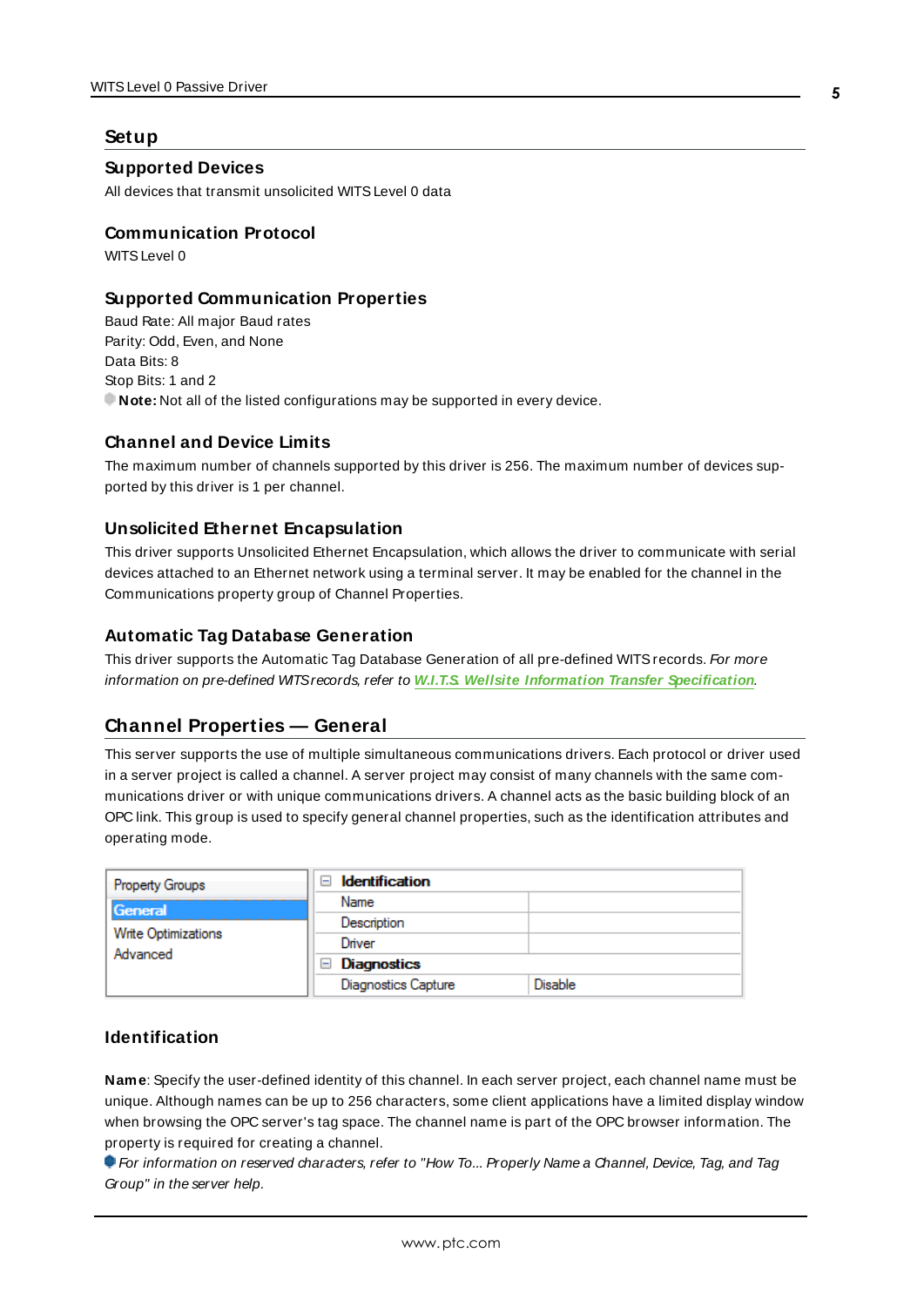**Description**: Specify user-defined information about this channel. **Many of these properties, including Description, have an associated system tag.** 

**Driver**: Specify the protocol / driver for this channel. This property specifies the device driver that was selected during channel creation. It is a disabled setting in the channel properties. The property is required for creating a channel.

**Note**: With the server's online full-time operation, these properties can be changed at any time. This includes changing the channel name to prevent clients from registering data with the server. If a client has already acquired an item from the server before the channel name is changed, the items are unaffected. If, after the channel name has been changed, the client application releases the item and attempts to reacquire using the old channel name, the item is not accepted. Changes to the properties should not be made once a large client application has been developed. Utilize proper user role and privilege management to prevent operators from changing properties or accessing server features.

### **Diagnostics**

**Diagnostics Capture**: When enabled, this option makes the channel's diagnostic information available to OPC applications allows the usage of statistics tags that provide feedback to client applications regarding the operation of the channel. Because the server's diagnostic features require a minimal amount of overhead processing, it is recommended that they be utilized when needed and disabled when not. The default is disabled.

**Note:** This property is not available if the driver does not support diagnostics.

<span id="page-5-0"></span>For more information, refer to "Communication Diagnostics" and "Statistics Tags" in the server help.

### **Channel Properties — Serial Communications**

Serial communication properties are available to serial drivers and vary depending on the driver, connection type, and options selected. Below is a superset of the possible properties. Click to jump to one of the sections: **[Connection](#page-5-1) Type**, **Serial Port [Settings](#page-6-0)** or **[Ethernet](#page-7-0) Settings**, and

**[Operational](#page-7-1) Behavior**.

**Note**: With the server's online full-time operation, these properties can be changed at any time. Utilize proper user role and privilege management to prevent operators from changing properties or accessing server features.

| Property Groups              | $\Box$ Connection Type             |                   |
|------------------------------|------------------------------------|-------------------|
| General                      | Physical Medium                    | <b>COM Port</b>   |
| <b>Serial Communications</b> | <b>Serial Port Settings</b><br>$=$ |                   |
| Write Optimizations          | COM ID                             | 39                |
| Advanced                     | <b>Baud Rate</b>                   | 19200             |
|                              | Data Bits                          | 8                 |
|                              | Parity                             | None              |
|                              | Stop Bits                          |                   |
|                              | <b>Flow Control</b>                | <b>RTS Always</b> |
|                              | □ Operational Behavior             |                   |
|                              | <b>Report Communication Errors</b> | Enable            |
|                              | Close Idle Connection              | Enable            |
|                              | Idle Time to Close (s)             | 15                |

### <span id="page-5-1"></span>**Connection Type**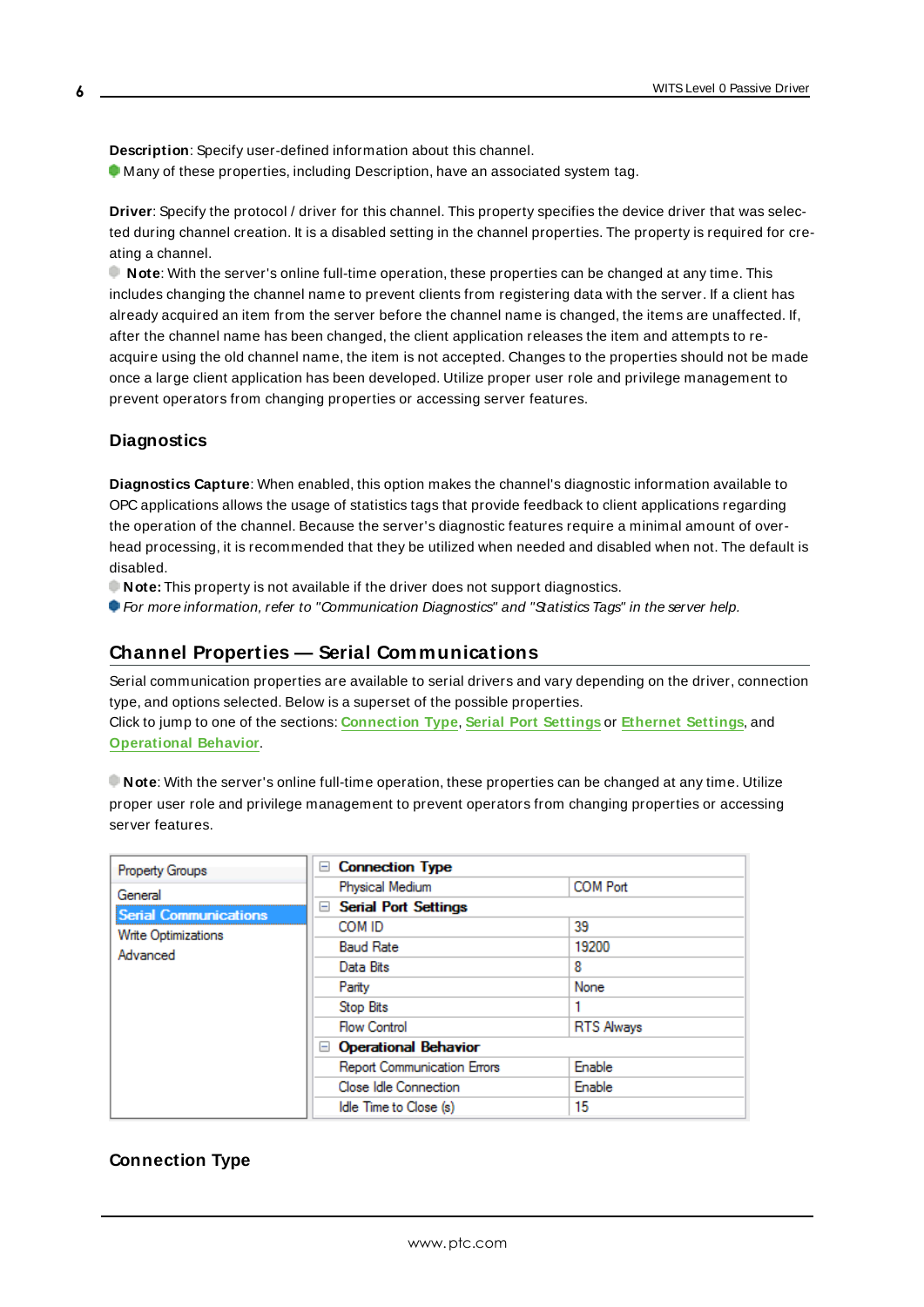**Physical Medium**: Choose the type of hardware device for data communications. Options include COM Port, None, Modem, and Ethernet Encapsulation. The default is COM Port.

- <sup>l</sup> **None**: Select None to indicate there is no physical connection, which displays the **[Operation](#page-7-2) with no [Communications](#page-7-2)** section.
- <sup>l</sup> **COM Port**: Select Com Port to display and configure the **Serial Port [Settings](#page-6-0)** section.
- **Modem**: Select Modem if phone lines are used for communications, which are configured in the **Modem [Settings](#page-7-3)** section.
- **Ethernet Encap.**: Select if Ethernet Encapsulation is used for communications, which displays the **[Ethernet](#page-7-0) Settings** section.
- Shared: Verify the connection is correctly identified as sharing the current configuration with another channel. This is a read-only property.

#### <span id="page-6-0"></span>**Serial Port Settings**

**COM ID**: Specify the Communications ID to be used when communicating with devices assigned to the channel. The valid range is 1 to 9991 to 16. The default is 1.

**Baud Rate**: Specify the baud rate to be used to configure the selected communications port.

**Data Bits**: Specify the number of data bits per data word. Options include 5, 6, 7, or 8.

**Parity**: Specify the type of parity for the data. Options include Odd, Even, or None.

**Stop Bits**: Specify the number of stop bits per data word. Options include 1 or 2.

**Flow Control**: Select how the RTSand DTRcontrol lines are utilized. Flow control is required to communicate with some serial devices. Options are:

- **None:** This option does not toggle or assert control lines.
- **DTR:** This option asserts the DTR line when the communications port is opened and remains on.
- **RTS:** This option specifies that the RTS line is high if bytes are available for transmission. After all buffered bytes have been sent, the RTSline is low. This is normally used with RS232/RS485 converter hardware.
- **RTS, DTR:** This option is a combination of DTR and RTS.
- <sup>l</sup> **RTS Always**: This option asserts the RTSline when the communication port is opened and remains on.
- <sup>l</sup> **RTS Manual**: This option asserts the RTSline based on the timing properties entered for RTSLine Control. It is only available when the driver supports manual RTSline control (or when the properties are shared and at least one of the channels belongs to a driver that provides this support). RTS Manual adds an **RTS Line Control** property with options as follows:
	- **Raise**: This property specifies the amount of time that the RTS line is raised prior to data transmission. The valid range is 0 to 9999 milliseconds. The default is 10 milliseconds.
	- **Drop**: This property specifies the amount of time that the RTS line remains high after data transmission. The valid range is 0 to 9999 milliseconds. The default is 10 milliseconds.
	- **Poll Delay**: This property specifies the amount of time that polling for communications is delayed. The valid range is 0 to 9999. The default is 10 milliseconds.

**Tip**: When using two-wire RS-485, "echoes" may occur on the communication lines. Since this communication does not support echo suppression, it is recommended that echoes be disabled or a RS-485 converter be used.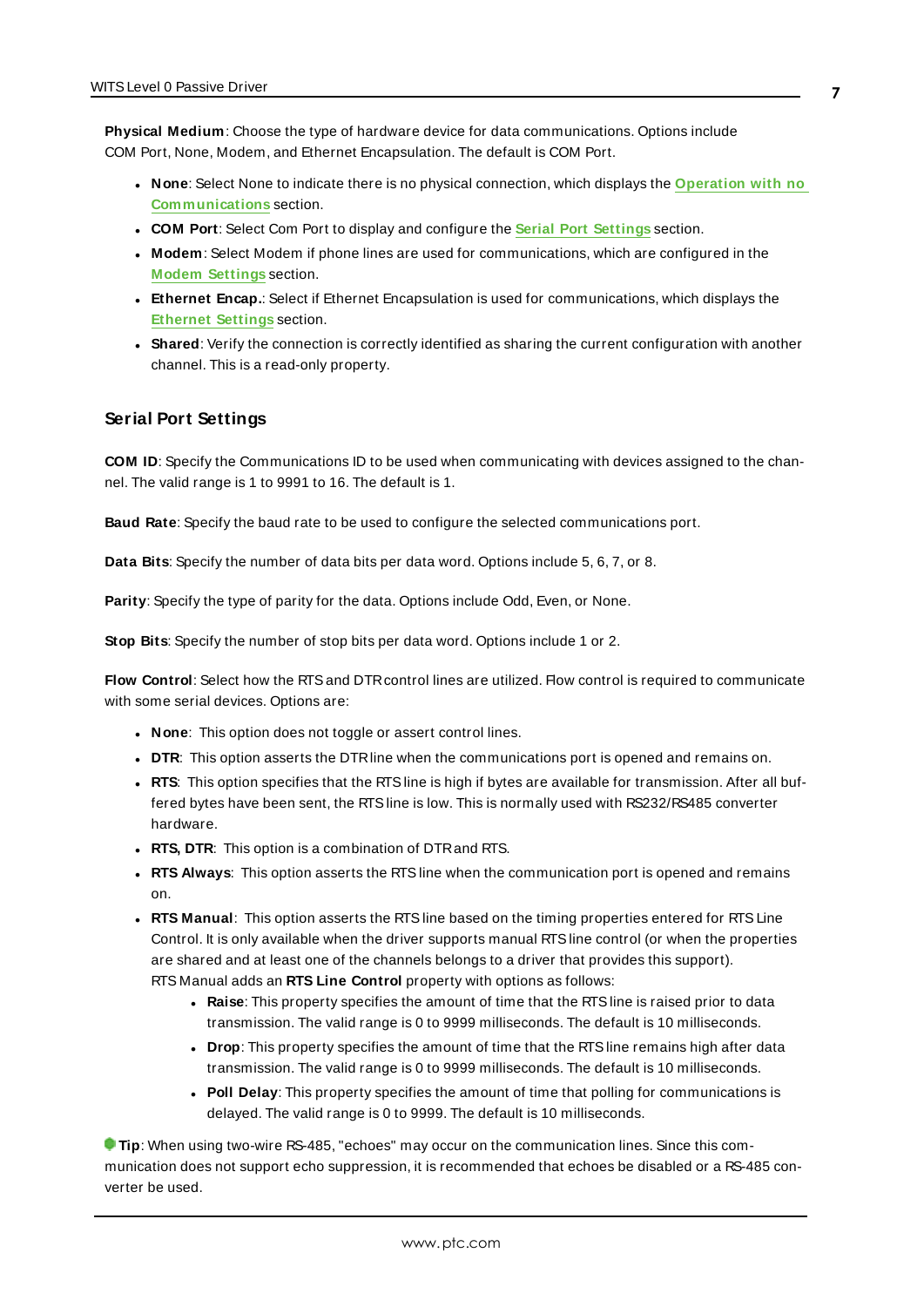### <span id="page-7-1"></span>**Operational Behavior**

- <sup>l</sup> **Report Communication Errors**: Enable or disable reporting of low-level communications errors. When enabled, low-level errors are posted to the Event Log as they occur. When disabled, these same errors are not posted even though normal request failures are. The default is Enable.
- <sup>l</sup> **Close Idle Connection**: Choose to close the connection when there are no longer any tags being referenced by a client on the channel. The default is Enable.
- <sup>l</sup> **Idle Time to Close**: Specify the amount of time that the server waits once all tags have been removed before closing the COM port. The default is 15 seconds.

### <span id="page-7-0"></span>**Ethernet Settings**

**Note**: Not all serial drivers support Ethernet Encapsulation. If this group does not appear, the functionality is not supported.

Ethernet Encapsulation provides communication with serial devices connected to terminal servers on the Ethernet network. A terminal server is essentially a virtual serial port that converts TCP/IP messages on the Ethernet network to serial data. Once the message has been converted, users can connect standard devices that support serial communications to the terminal server. The terminal server's serial port must be properly configured to match the requirements of the serial device to which it is attached. For more information, refer to "Using Ethernet Encapsulation" in the server help.

- **Network Adapter**: Indicate a network adapter to bind for Ethernet devices in this channel. Choose a network adapter to bind to or allow the OSto select the default.
	- Specific drivers may display additional Ethernet Encapsulation properties. For more information, refer to **Channel Properties — Ethernet Encapsulation**.

#### <span id="page-7-3"></span>**Modem Settings**

- **Modem**: Specify the installed modem to be used for communications.
- <sup>l</sup> **Connect Timeout**: Specify the amount of time to wait for connections to be established before failing a read or write. The default is 60 seconds.
- <sup>l</sup> **Modem Properties**: Configure the modem hardware. When clicked, it opens vendor-specific modem properties.
- **Auto-Dial**: Enables the automatic dialing of entries in the Phonebook. The default is Disable. For more information, refer to "Modem Auto-Dial" in the server help.
- <sup>l</sup> **Report Communication Errors**: Enable or disable reporting of low-level communications errors. When enabled, low-level errors are posted to the Event Log as they occur. When disabled, these same errors are not posted even though normal request failures are. The default is Enable.
- <sup>l</sup> **Close Idle Connection**: Choose to close the modem connection when there are no longer any tags being referenced by a client on the channel. The default is Enable.
- **.** Idle Time to Close: Specify the amount of time that the server waits once all tags have been removed before closing the modem connection. The default is 15 seconds.

#### <span id="page-7-2"></span>**Operation with no Communications**

<sup>l</sup> **Read Processing**: Select the action to be taken when an explicit device read is requested. Options include Ignore and Fail. Ignore does nothing; Fail provides the client with an update that indicates failure. The default setting is Ignore.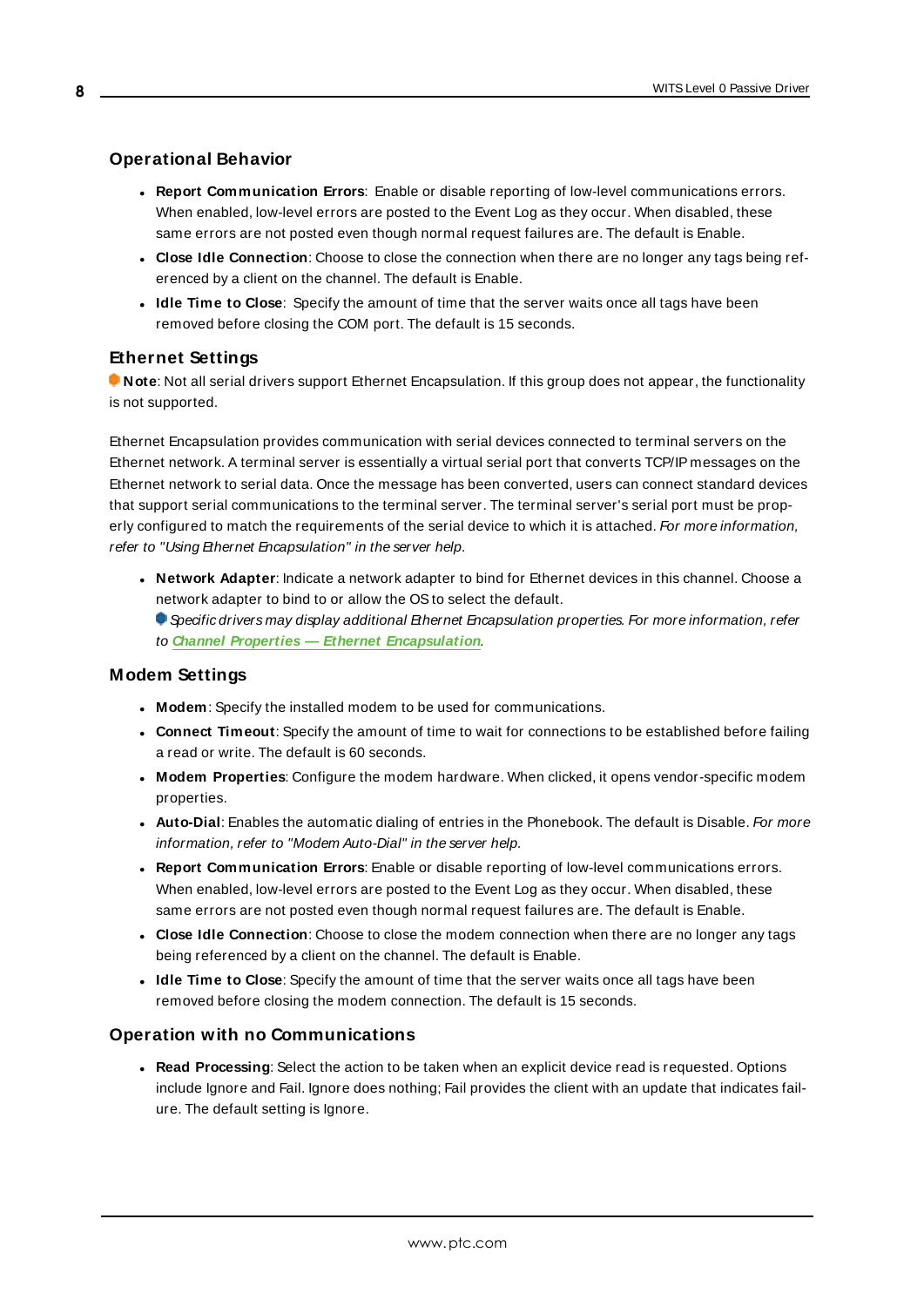### <span id="page-8-0"></span>**Channel Properties — Write Optimizations**

The server must ensure that the data written from the client application gets to the device on time. Given this goal, the server provides optimization properties to meet specific needs or improve application responsiveness.

| <b>Property Groups</b>     | $\Box$ Write Optimizations |                                      |
|----------------------------|----------------------------|--------------------------------------|
| General                    | <b>Optimization Method</b> | Write Only Latest Value for All Tags |
|                            | Duty Cycle                 |                                      |
| <b>Write Optimizations</b> |                            |                                      |

### **Write Optimizations**

**Optimization Method**: Controls how write data is passed to the underlying communications driver. The options are:

- <sup>l</sup> **Write All Values for All Tags**: This option forces the server to attempt to write every value to the controller. In this mode, the server continues to gather write requests and add them to the server's internal write queue. The server processes the write queue and attempts to empty it by writing data to the device as quickly as possible. This mode ensures that everything written from the client applications is sent to the target device. This mode should be selected if the write operation order or the write item's content must uniquely be seen at the target device.
- <sup>l</sup> **Write Only Latest Value for Non-Boolean Tags**: Many consecutive writes to the same value can accumulate in the write queue due to the time required to actually send the data to the device. If the server updates a write value that has already been placed in the write queue, far fewer writes are needed to reach the same final output value. In this way, no extra writes accumulate in the server's queue. When the user stops moving the slide switch, the value in the device is at the correct value at virtually the same time. As the mode states, any value that is not a Boolean value is updated in the server's internal write queue and sent to the device at the next possible opportunity. This can greatly improve the application performance.

**Note**: This option does not attempt to optimize writes to Boolean values. It allows users to optimize the operation of HMI data without causing problems with Boolean operations, such as a momentary push button.

**• Write Only Latest Value for All Tags**: This option takes the theory behind the second optimization mode and applies it to all tags. It is especially useful if the application only needs to send the latest value to the device. This mode optimizes all writes by updating the tags currently in the write queue before they are sent. This is the default mode.

**Duty Cycle**: is used to control the ratio of write to read operations. The ratio is always based on one read for every one to ten writes. The duty cycle is set to ten by default, meaning that ten writes occur for each read operation. Although the application is performing a large number of continuous writes, it must be ensured that read data is still given time to process. A setting of one results in one read operation for every write operation. If there are no write operations to perform, reads are processed continuously. This allows optimization for applications with continuous writes versus a more balanced back and forth data flow. **Note**: It is recommended that the application be characterized for compatibility with the write optimization enhancements before being used in a production environment.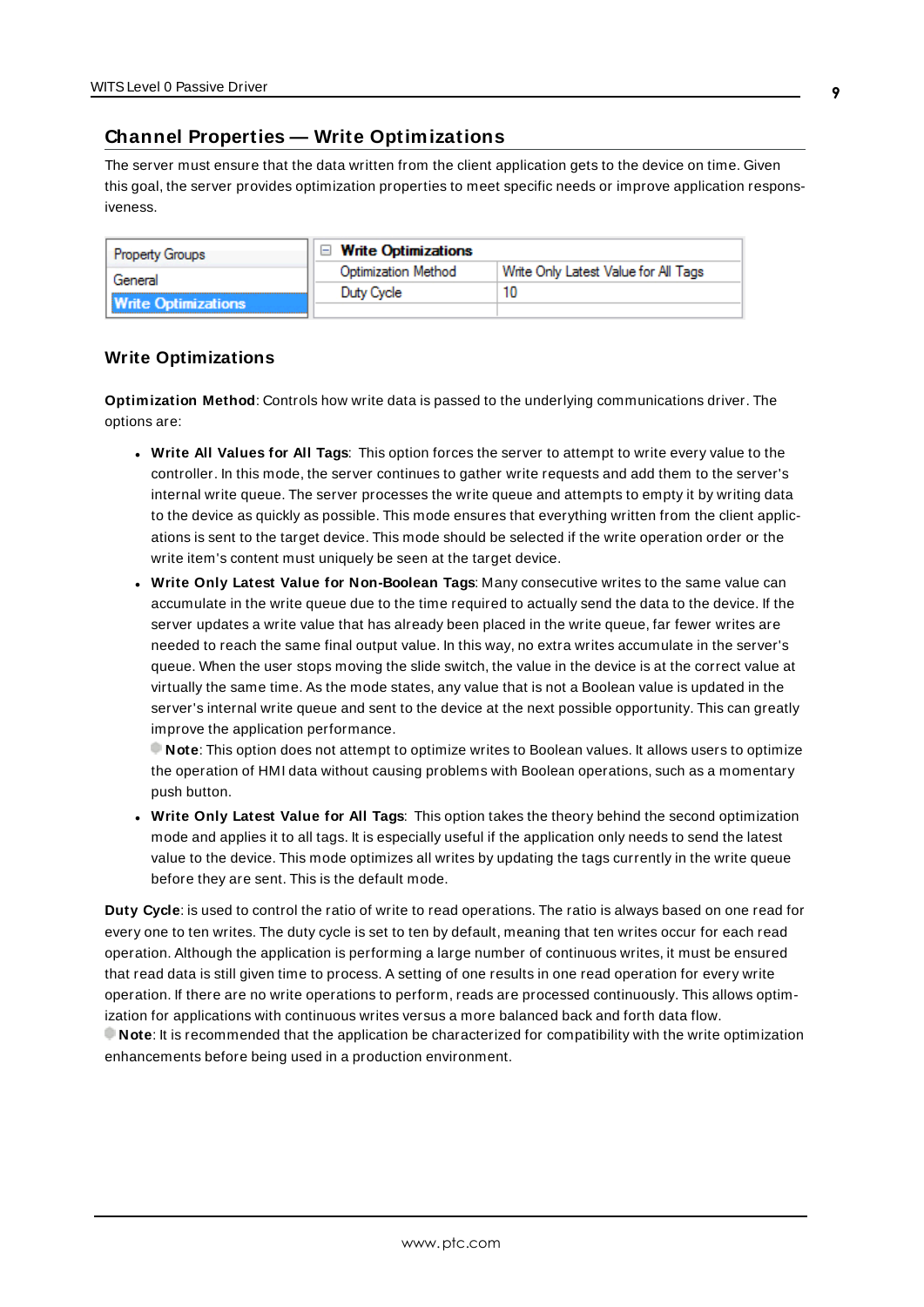### <span id="page-9-0"></span>**Channel Properties — Advanced**

This group is used to specify advanced channel properties. Not all drivers support all properties; so the Advanced group does not appear for those devices.

| <b>Property Groups</b> | $\Box$ Non-Normalized Float Handling        |                   |
|------------------------|---------------------------------------------|-------------------|
| General                | <b>Floating-Point Values</b>                | Replace with Zero |
| Write Optimizations    | <b>Inter-Device Delay</b><br>$\blacksquare$ |                   |
| Advanced               | Inter-Device Delay (ms)                     |                   |
|                        |                                             |                   |

**Non-Normalized Float Handling**: A non-normalized value is defined as Infinity, Not-a-Number (NaN), or as a Denormalized Number. The default is Replace with Zero. Drivers that have native float handling may default to Unmodified. Non-normalized float handling allows users to specify how a driver handles non-normalized IEEE-754 floating point data. Descriptions of the options are as follows:

- <sup>l</sup> **Replace with Zero**: This option allows a driver to replace non-normalized IEEE-754 floating point values with zero before being transferred to clients.
- <sup>l</sup> **Unmodified**: This option allows a driver to transfer IEEE-754 denormalized, normalized, non-number, and infinity values to clients without any conversion or changes.

**Note:** This property is not available if the driver does not support floating-point values or if it only supports the option that is displayed. According to the channel's float normalization setting, only real-time driver tags (such as values and arrays) are subject to float normalization. For example, EFM data is not affected by this setting.

For more information on the floating-point values, refer to "How To ... Work with Non-Normalized Floating-Point Values" in the server help.

**Inter-Device Delay**: Specify the amount of time the communications channel waits to send new requests to the next device after data is received from the current device on the same channel. Zero (0) disables the delay.

<span id="page-9-1"></span>**Note:** This property is not available for all drivers, models, and dependent settings.

### **Channel Properties — Timeout**

| <b>Property Groups</b> | Timeout                      |     |
|------------------------|------------------------------|-----|
| General                | Communications Timeout (s)   |     |
| <b>imeout</b>          | Inter-Character Timeout (ms) | 250 |
|                        |                              |     |

**Communications Timeout**: This property specifies the time in seconds that the driver will wait between receiving unsolicited messages. When the timeout expires, the device's error state will be set and all tags owned by the associated device will be set to Bad quality. A value of 0 will disable the timeout. The valid range is 0 to 3600 seconds. The default setting is 0 seconds.

**Note:** When left at the default disabled setting, users will not receive error messages if communications with the device stop.

**Inter-Character Timeout**: This property specifies the time in milliseconds that the driver will wait between receiving bytes within a message. When the timeout expires, the device's error state will be set, the current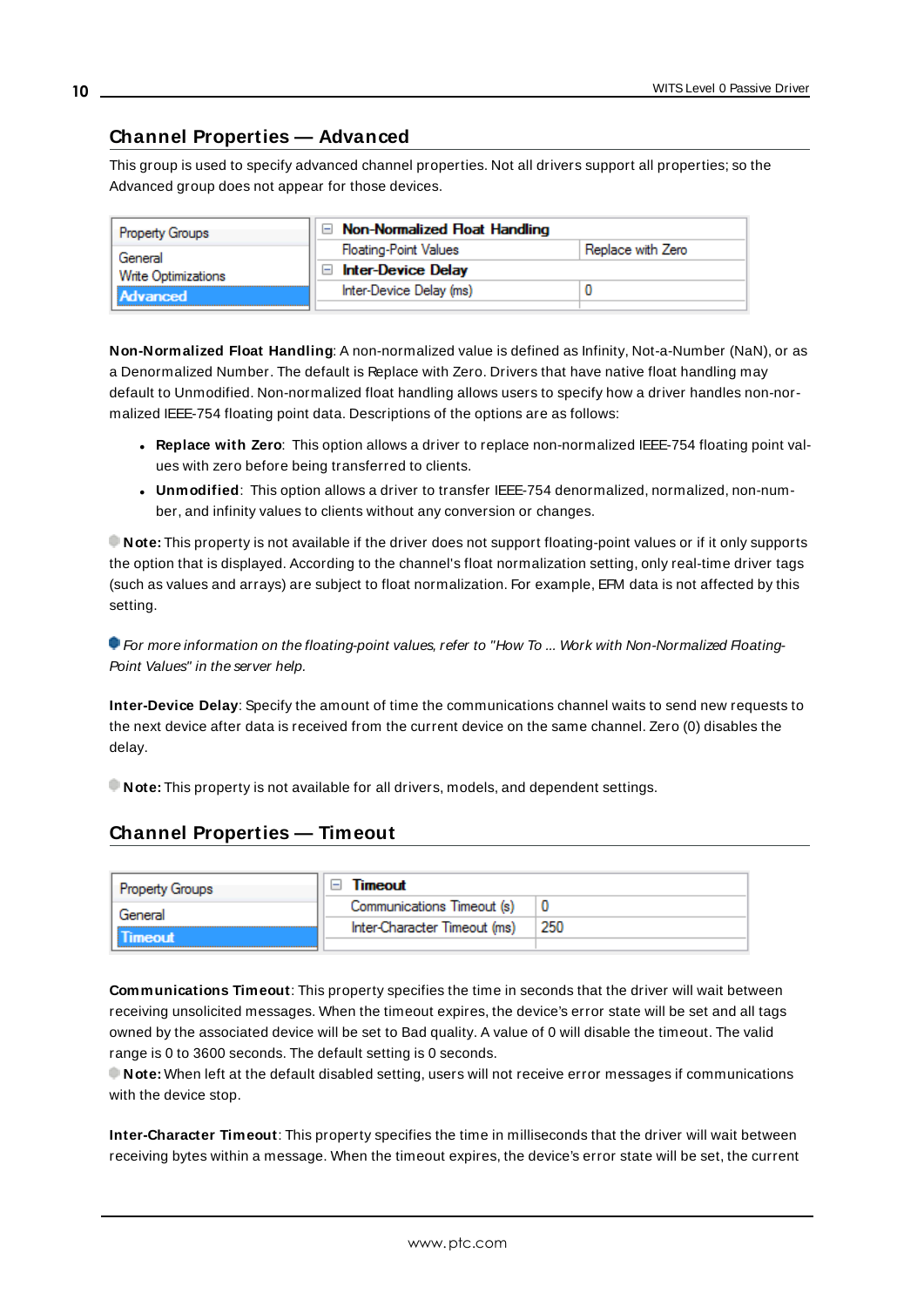message will be abandoned, and the driver will interpret the next received byte as the beginning of a new message. The valid range is 50 to 1000 milliseconds. The default setting is 250 milliseconds.

### <span id="page-10-0"></span>**Device Properties — General**

A device represents a single target on a communications channel. If the driver supports multiple controllers, users must enter a device ID for each controller.

| Property Groups | <b>Identification</b><br>$=$ |         |
|-----------------|------------------------------|---------|
| General         | Name                         |         |
| Scan Mode       | Description                  |         |
|                 | Channel Assignment           |         |
|                 | Driver                       |         |
|                 | Model                        |         |
|                 | <b>ID</b> Format             | Decimal |
|                 | ID                           | ∍       |

#### <span id="page-10-5"></span>**Identification**

**Name**: Specify the name of the device. It is a logical user-defined name that can be up to 256 characters long and may be used on multiple channels.

**Note**: Although descriptive names are generally a good idea, some OPC client applications may have a limited display window when browsing the OPC server's tag space. The device name and channel name become part of the browse tree information as well. Within an OPC client, the combination of channel name and device name would appear as "ChannelName.DeviceName".

For more information, refer to "How To... Properly Name a Channel, Device, Tag, and Tag Group" in server help.

**Description**: Specify the user-defined information about this device.

<span id="page-10-1"></span>Many of these properties, including Description, have an associated system tag.

<span id="page-10-2"></span>**Channel Assignment**: Specify the user-defined name of the channel to which this device currently belongs.

<span id="page-10-4"></span>**Driver**: Selected protocol driver for this device.

**Model**: Specify the type of device that is associated with this ID. The contents of the drop-down menu depend on the type of communications driver being used. Models that are not supported by a driver are disabled. If the communications driver supports multiple device models, the model selection can only be changed when there are no client applications connected to the device.

**Note:** If the communication driver supports multiple models, users should try to match the model selection to the physical device. If the device is not represented in the drop-down menu, select a model that conforms closest to the target device. Some drivers support a model selection called "Open," which allows users to communicate without knowing the specific details of the target device. For more information, refer to the driver help documentation.

<span id="page-10-3"></span>**ID**: Specify the device's driver-specific station or node. The type of ID entered depends on the communications driver being used. For many communication drivers, the ID is a numeric value. Drivers that support a Numeric ID provide users with the option to enter a numeric value whose format can be changed to suit the needs of the application or the characteristics of the selected communications driver. The format is set by the driver by default. Options include Decimal, Octal, and Hexadecimal.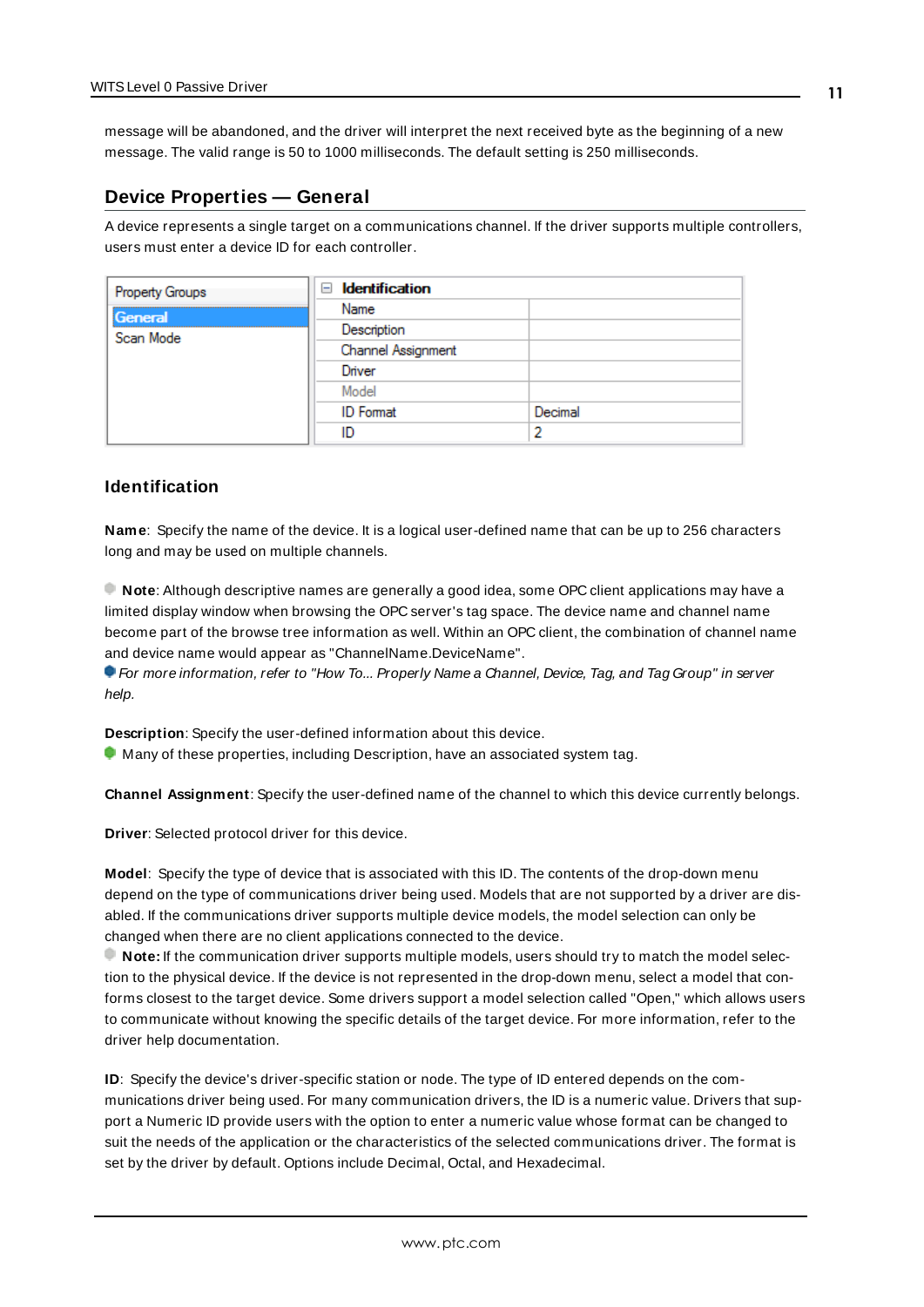**Note**: If the driver is Ethernet-based or supports an unconventional station or node name, the device's TCP/IPaddress may be used as the device ID. TCP/IPaddresses consist of four values that are separated by periods, with each value in the range of 0 to 255. Some device IDs are string based. There may be additional properties to configure within the ID field, depending on the driver. For more information, refer to the driver's help documentation.

### <span id="page-11-0"></span>**Operating Mode**

| <b>Property Groups</b> | <b>Identification</b> |        |
|------------------------|-----------------------|--------|
| General                | <b>Operating Mode</b> |        |
| Scan Mode              | Data Collection       | Enable |
|                        | Simulated             | No     |

<span id="page-11-2"></span>**Data Collection**: This property controls the device's active state. Although device communications are enabled by default, this property can be used to disable a physical device. Communications are not attempted when a device is disabled. From a client standpoint, the data is marked as invalid and write operations are not accepted. This property can be changed at any time through this property or the device system tags.

<span id="page-11-4"></span>**Simulated**: Place the device into or out of Simulation Mode. In this mode, the driver does not attempt to communicate with the physical device, but the server continues to return valid OPC data. Simulated stops physical communications with the device, but allows OPC data to be returned to the OPC client as valid data. While in Simulation Mode, the server treats all device data as reflective: whatever is written to the simulated device is read back and each OPC item is treated individually. The item's memory map is based on the group Update Rate. The data is not saved if the server removes the item (such as when the server is reinitialized). The default is No.

**Notes:**

- 1. This System tag (\_Simulated) is read only and cannot be written to for runtime protection. The System tag allows this property to be monitored from the client.
- 2. In Simulation mode, the item's memory map is based on client update rate(s) (Group Update Rate for OPC clients or Scan Rate for native and DDEinterfaces). This means that two clients that reference the same item with different update rates return different data.

 Simulation Mode is for test and simulation purposes only. It should never be used in a production environment.

### <span id="page-11-1"></span>**Device Properties — Scan Mode**

The Scan Mode specifies the subscribed-client requested scan rate for tags that require device communications. Synchronous and asynchronous device reads and writes are processed as soon as possible; unaffected by the Scan Mode properties.

| <b>Property Groups</b> | <b>⊟</b> Scan Mode         |                                    |
|------------------------|----------------------------|------------------------------------|
| General                | Scan Mode                  | Respect Client-Specified Scan Rate |
| Scan Mode              | Initial Updates from Cache | Disable                            |
|                        |                            |                                    |

<span id="page-11-3"></span>**Scan Mode**: Specify how tags in the device are scanned for updates sent to subscribing clients. Descriptions of the options are:

**12**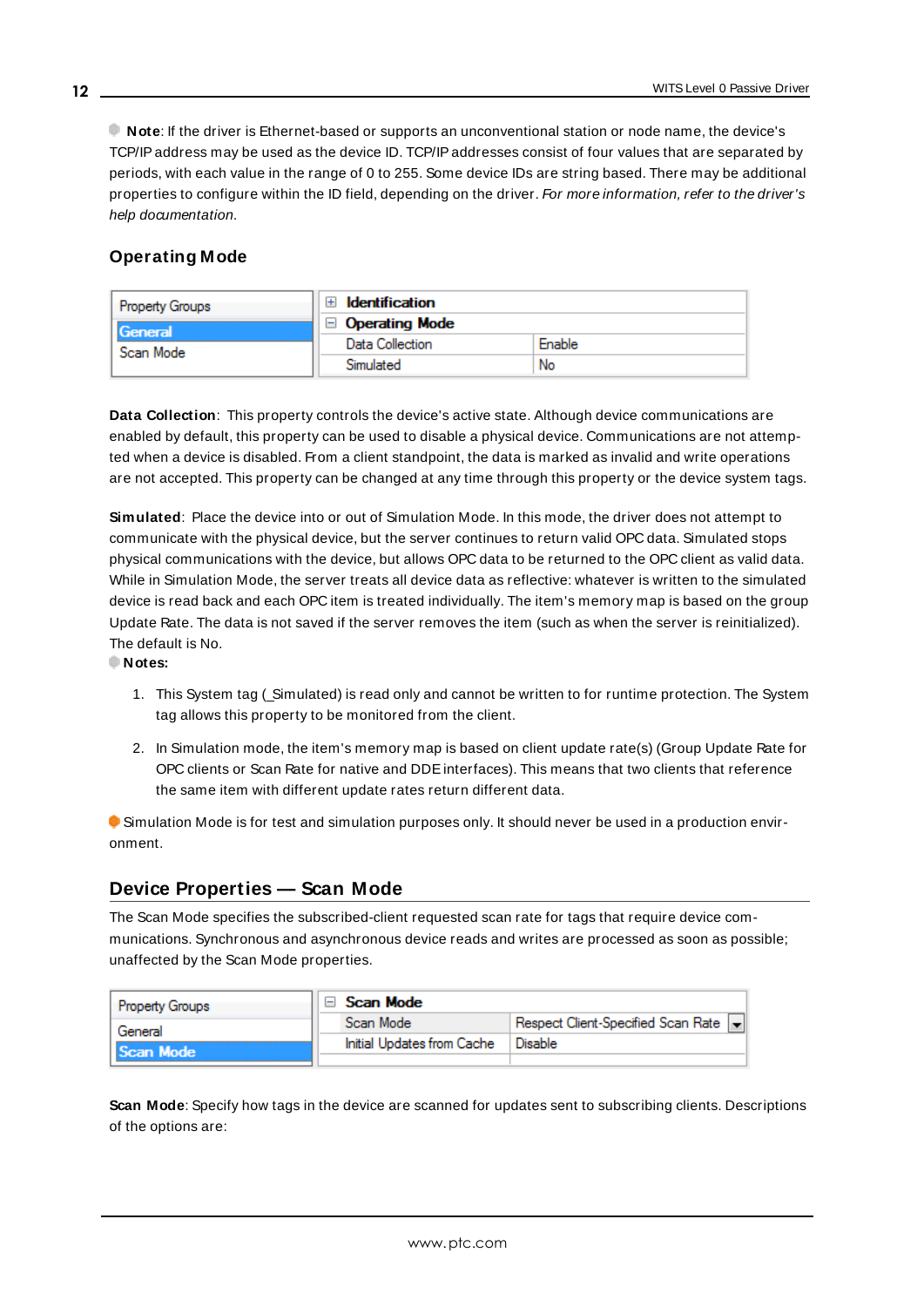- <sup>l</sup> **Respect Client-Specified Scan Rate**: This mode uses the scan rate requested by the client.
- <sup>l</sup> **Request Data No Faster than Scan Rate**: This mode specifies the value set as the maximum scan rate. The valid range is 10 to 99999990 milliseconds. The default is 1000 milliseconds. **Note**: When the server has an active client and items for the device and the scan rate value is increased, the changes take effect immediately. When the scan rate value is decreased, the changes do not take effect until all client applications have been disconnected.
- <sup>l</sup> **Request All Data at Scan Rate**: This mode forces tags to be scanned at the specified rate for subscribed clients. The valid range is 10 to 99999990 milliseconds. The default is 1000 milliseconds.
- <span id="page-12-1"></span><sup>l</sup> **Do Not Scan, Demand Poll Only**: This mode does not periodically poll tags that belong to the device nor perform a read to get an item's initial value once it becomes active. It is the OPC client's responsibility to poll for updates, either by writing to the \_DemandPoll tag or by issuing explicit device reads for individual items. For more information, refer to "Device Demand Poll" in server help.
- <span id="page-12-3"></span><sup>l</sup> **Respect Tag-Specified Scan Rate**: This mode forces static tags to be scanned at the rate specified in their static configuration tag properties. Dynamic tags are scanned at the client-specified scan rate.

<span id="page-12-2"></span>**Initial Updates from Cache**: When enabled, this option allows the server to provide the first updates for newly activated tag references from stored (cached) data. Cache updates can only be provided when the new item reference shares the same address, scan rate, data type, client access, and scaling properties. A device read is used for the initial update for the first client reference only. The default is disabled; any time a client activates a tag reference the server attempts to read the initial value from the device.

### <span id="page-12-0"></span>**Device Properties — Tag Generation**

The automatic tag database generation features make setting up an application a plug-and-play operation. Select communications drivers can be configured to automatically build a list of tags that correspond to device-specific data. These automatically generated tags (which depend on the nature of the supporting driver) can be browsed from the clients.

### Not all devices and drivers support full automatic tag database generation and not all support the same data types. Consult the data types descriptions or the supported data type lists for each driver for specifics.

If the target device supports its own local tag database, the driver reads the device's tag information and uses the data to generate tags within the server. If the device does not natively support named tags, the driver creates a list of tags based on driver-specific information. An example of these two conditions is as follows:

- 1. If a data acquisition system supports its own local tag database, the communications driver uses the tag names found in the device to build the server's tags.
- 2. If an Ethernet I/O system supports detection of its own available I/O module types, the communications driver automatically generates tags in the server that are based on the types of I/O modules plugged into the Ethernet I/O rack.

**Note:** Automatic tag database generation's mode of operation is completely configurable. For more information, refer to the property descriptions below.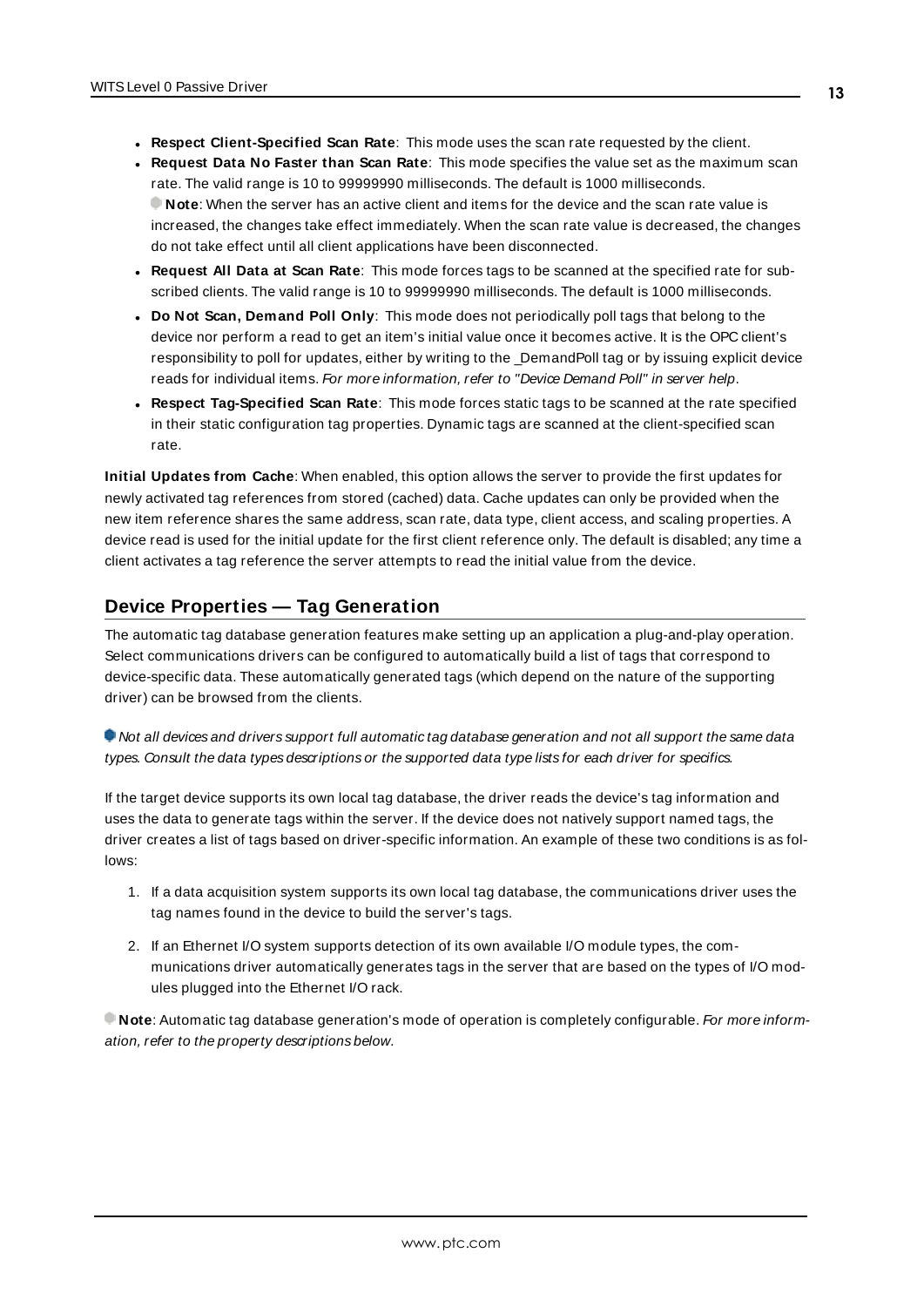| Property Groups       | □ Tag Generation                        |                            |
|-----------------------|-----------------------------------------|----------------------------|
| General               | On Property Change                      | Yes                        |
| Scan Mode             | On Device Startup                       | Do Not Generate on Startup |
| Timing                | On Duplicate Tag                        | Delete on Create           |
| Auto-Demotion         | Parent Group                            |                            |
| <b>Tag Generation</b> | Allow Automatically Generated Subgroups | Enable                     |
|                       | Create                                  | Create tags                |
| Redundancy            |                                         |                            |

<span id="page-13-4"></span>**On Property Change**: If the device supports automatic tag generation when certain properties change, the **On Property Change** option is shown. It is set to **Yes** by default, but it can be set to **No** to control over when tag generation is performed. In this case, the **Create tags** action must be manually invoked to perform tag generation. To invoke via the Configuration API service, access /config/v1/project/channels/{name}/devices/ {name}/services/TagGeneration.

<span id="page-13-2"></span>**On Device Startup**: Specify when OPC tags are automatically generated. Descriptions of the options are as follows:

- <span id="page-13-1"></span><sup>l</sup> **Do Not Generate on Startup**: This option prevents the driver from adding any OPC tags to the tag space of the server. This is the default setting.
- <sup>l</sup> **Always Generate on Startup**: This option causes the driver to evaluate the device for tag information. It also adds tags to the tag space of the server every time the server is launched.
- <sup>l</sup> **Generate on First Startup**: This option causes the driver to evaluate the target device for tag information the first time the project is run. It also adds any OPC tags to the server tag space as needed.

**Note**: When the option to automatically generate OPC tags is selected, any tags that are added to the server's tag space must be saved with the project. Users can configure the project to automatically save from the **Tools** | **Options** menu.

<span id="page-13-3"></span>**On Duplicate Tag**: When automatic tag database generation is enabled, the server needs to know what to do with the tags that it may have previously added or with tags that have been added or modified after the communications driver since their original creation. This setting controls how the server handles OPC tags that were automatically generated and currently exist in the project. It also prevents automatically generated tags from accumulating in the server.

For example, if a user changes the I/O modules in the rack with the server configured to **Always Generate on Startup**, new tags would be added to the server every time the communications driver detected a new I/O module. If the old tags were not removed, many unused tags could accumulate in the server's tag space. The options are:

- <span id="page-13-0"></span>**.** Delete on Create: This option deletes any tags that were previously added to the tag space before any new tags are added. This is the default setting.
- <span id="page-13-5"></span><sup>l</sup> **Overwrite as Necessary**: This option instructs the server to only remove the tags that the communications driver is replacing with new tags. Any tags that are not being overwritten remain in the server's tag space.
- <sup>l</sup> **Do not Overwrite**: This option prevents the server from removing any tags that were previously generated or already existed in the server. The communications driver can only add tags that are completely new.
- <sup>l</sup> **Do not Overwrite, Log Error**: This option has the same effect as the prior option, and also posts an error message to the server's Event Log when a tag overwrite would have occurred.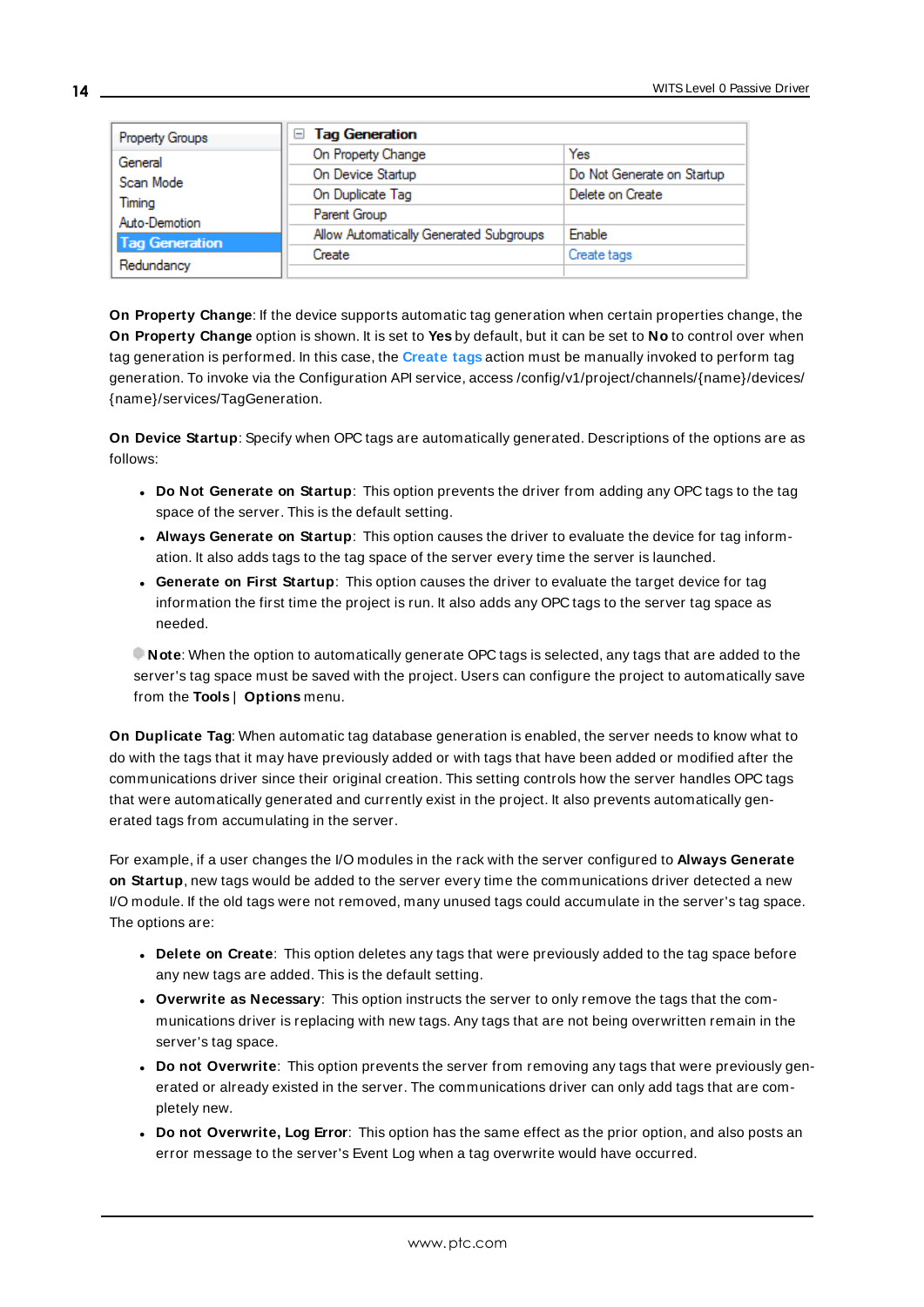**Note:** Removing OPC tags affects tags that have been automatically generated by the communications driver as well as any tags that have been added using names that match generated tags. Users should avoid adding tags to the server using names that may match tags that are automatically generated by the driver.

<span id="page-14-3"></span>**Parent Group**: This property keeps automatically generated tags from mixing with tags that have been entered manually by specifying a group to be used for automatically generated tags. The name of the group can be up to 256 characters. This parent group provides a root branch to which all automatically generated tags are added.

<span id="page-14-1"></span>**Allow Automatically Generated Subgroups**: This property controls whether the server automatically creates subgroups for the automatically generated tags. This is the default setting. If disabled, the server generates the device's tags in a flat list without any grouping. In the server project, the resulting tags are named with the address value. For example, the tag names are not retained during the generation process. **Note**: If, as the server is generating tags, a tag is assigned the same name as an existing tag, the system automatically increments to the next highest number so that the tag name is not duplicated. For example, if the generation process creates a tag named "AI22" that already exists, it creates the tag as "AI23" instead.

<span id="page-14-2"></span>**Create**: Initiates the creation of automatically generated OPC tags. If the device's configuration has been modified, **Create tags** forces the driver to reevaluate the device for possible tag changes. Its ability to be accessed from the System tags allows a client application to initiate tag database creation. **Note**: **Create tags** is disabled if the Configuration edits a project offline.

### <span id="page-14-0"></span>**Device Properties — Settings**

| <b>Property Groups</b> | $\Box$ Protocol Settings    |                    |
|------------------------|-----------------------------|--------------------|
| General                | Delimiter                   | <cr><lf></lf></cr> |
| Scan Mode              | $\Box$ Write Settings       |                    |
| Tag Generation         | Update Local Value on Write | Disable            |
| <b>Settings</b>        | Inter-Write Delay (ms)      |                    |
|                        |                             |                    |

**Delimiter**: This property specifies the sequence of characters that the driver will expect between the lines of a WITSLevel 0 message. Options include <CR><LF>, <LF><CR>, <CR>, and <LF>. The default setting is <CR><LF>. Descriptions of the options are as follows:

- **.** <CR><LF>: This option is a carriage return followed by a line feed.
- **.** <LF><CR>: This option is a line feed followed by a carriage return.
- **.** <CR>: This option is a carriage return.
- **.** <LF>: This option is a line feed.

**Update local value on write**: When enabled, this option will update the local value immediately when a tag is written. This option should be disabled when the WITS device is expected to echo the written item back to the driver. The default setting is disabled.

If the device is in an error state, the tag's value will not be updated until the error state is cleared.

**Inter-write Delay**: This property specifies the minimum amount of time that the driver will wait in between sending requests to the target device. The default setting is 0 milliseconds.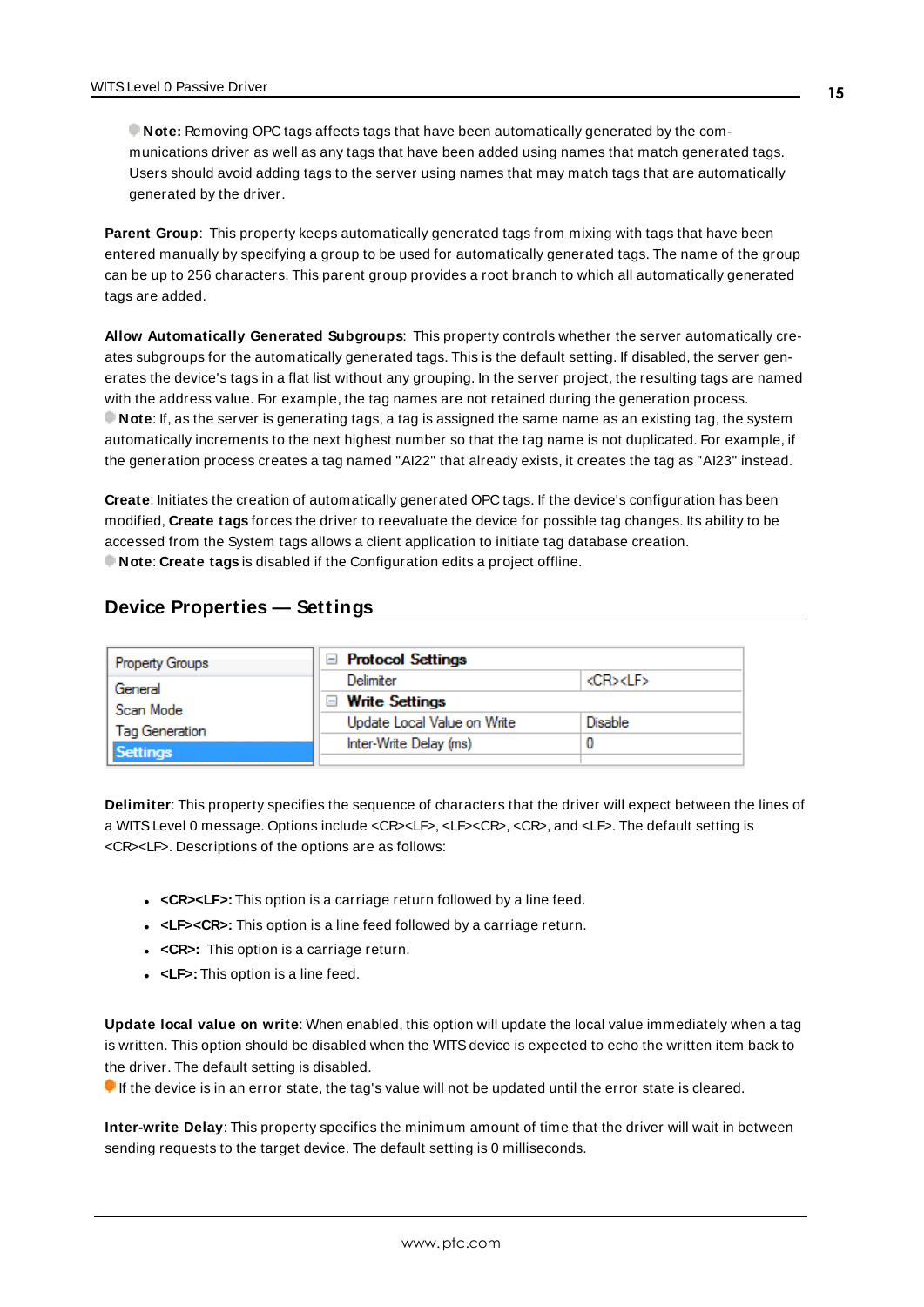# <span id="page-15-0"></span>**Data Types Description**

| Data Type    | <b>Description</b>                                       |
|--------------|----------------------------------------------------------|
| Short        | Signed 16-bit value                                      |
|              |                                                          |
|              | bit 0 is the low bit                                     |
|              | bit 14 is the high bit                                   |
|              | bit 15 is the sign bit                                   |
| Long         | Signed 32-bit value                                      |
|              |                                                          |
|              | bit 0 is the low bit                                     |
|              | bit 30 is the high bit                                   |
|              | bit 31 is the sign bit                                   |
|              | Unsigned 32-bit value                                    |
| <b>DWord</b> |                                                          |
|              | bit 0 is the low bit                                     |
|              | bit 31 is the high bit                                   |
| <b>Float</b> | 32-bit floating point value                              |
|              |                                                          |
|              | bit 0 is the low bit                                     |
|              | bit 31 is the high bit                                   |
| String       | Null terminated ASCII string                             |
|              |                                                          |
|              | Strings up to a length of 4096 characters are supported. |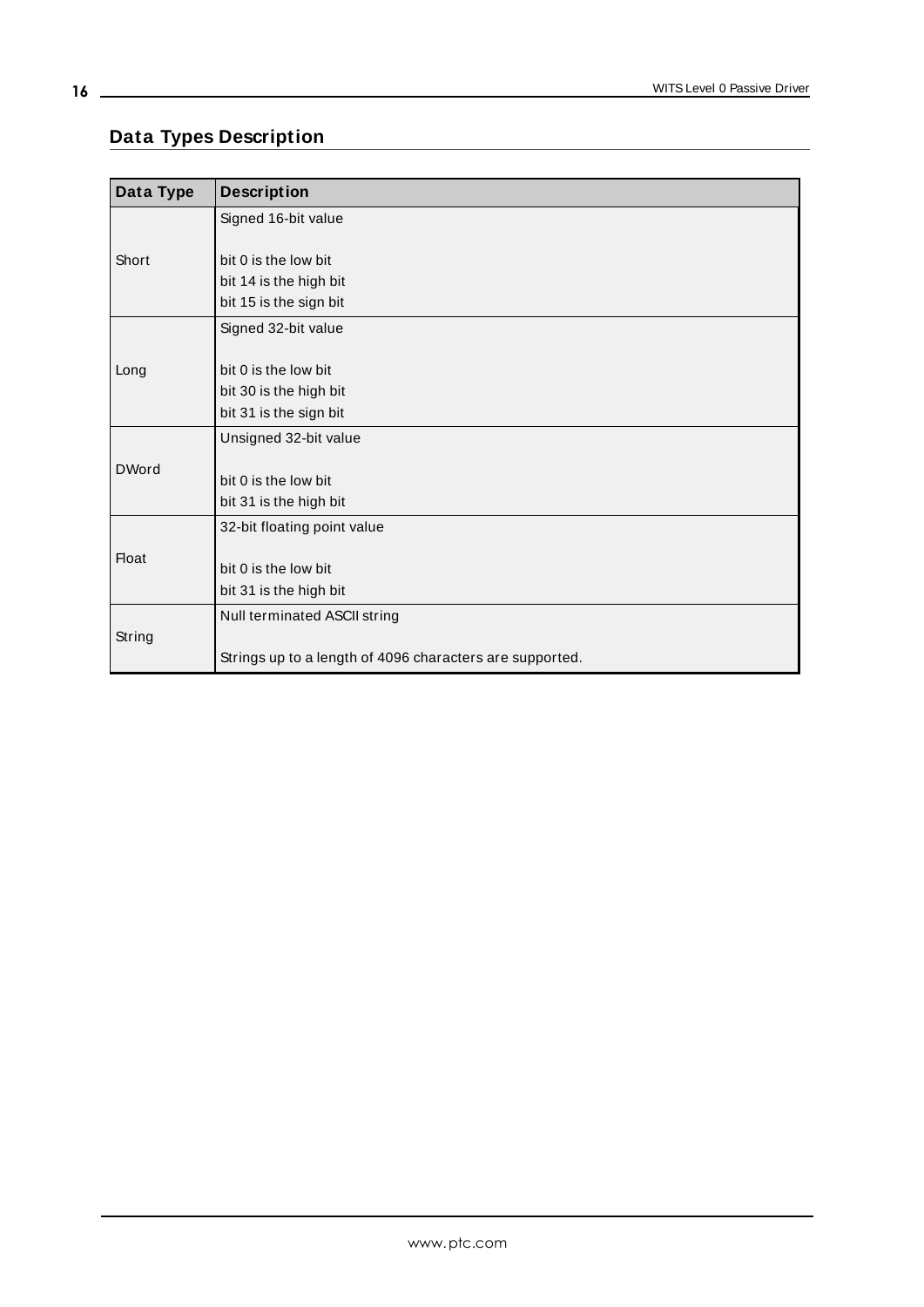### <span id="page-16-0"></span>**Address Descriptions**

The default data type is displayed in **bold**.

| <b>Address</b> | Range     | Data Type                         | <b>Access</b> |
|----------------|-----------|-----------------------------------|---------------|
| <b>XXXX</b>    | 0001-9999 | Short, DWord, Long, Float, String | Read/Write    |

**Note 1:** The WITSLevel 0 Passive Driver supports the full range of addresses between 0001 and 9999. If the address is pre-defined in the WITSspecification, the default data type will be equal to the pre-defined item's data type. If the address is not pre-defined, the default data type will be String.

**Note 2:** For more information on pre-defined WITSrecords, refer to **W.I.T.S. Wellsite [Information](http://home.sprynet.com/~carob/) Transfer [Specification](http://home.sprynet.com/~carob/)**.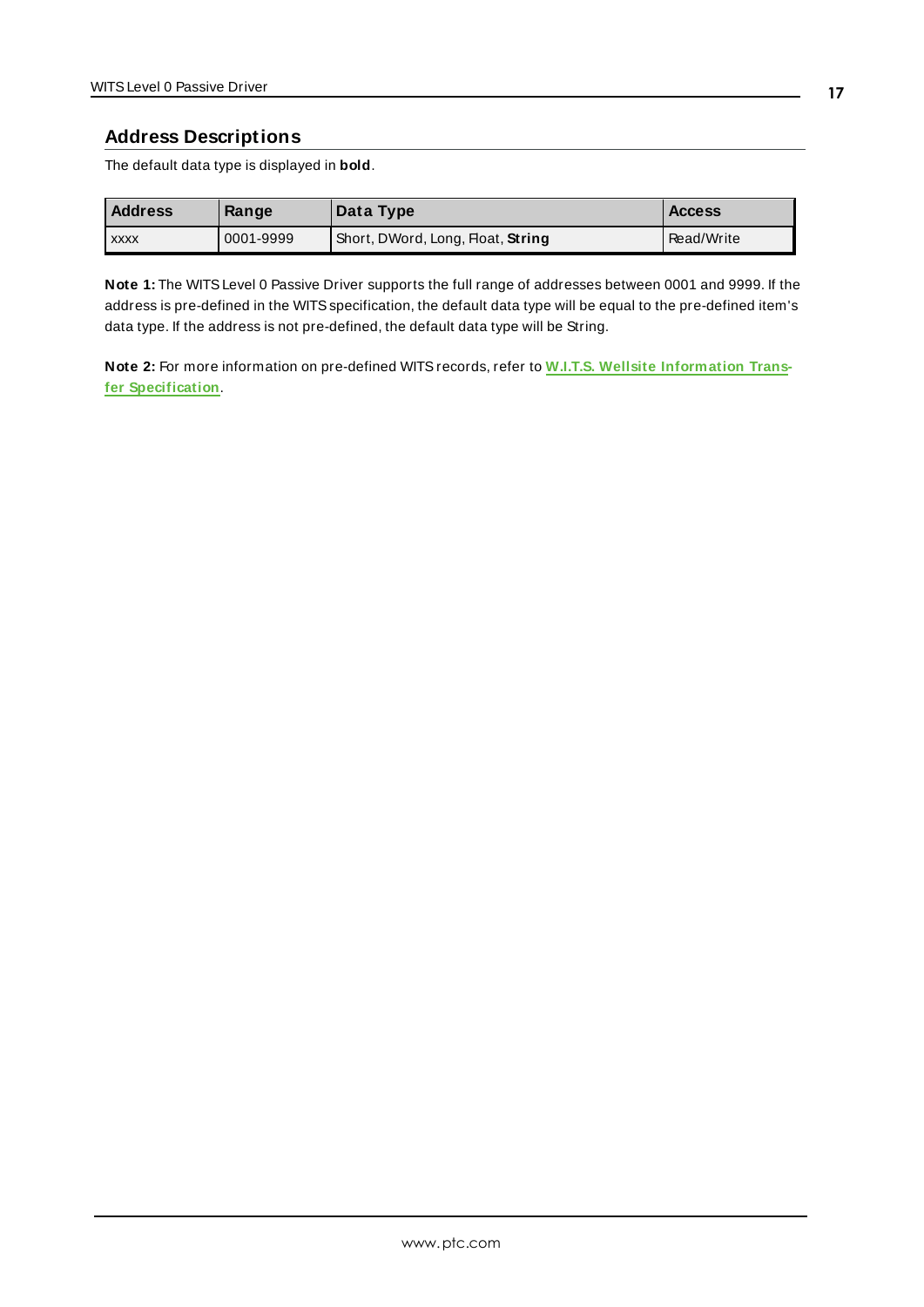### <span id="page-17-0"></span>**Error Descriptions**

The following error/warning messages may be generated. Click on the link for a description of the message.

| Device ' <device name="">' item '<witsid>', Write value length exceeds maximum frame</witsid></device>                  |
|-------------------------------------------------------------------------------------------------------------------------|
| length. Truncating to 1024 bytes                                                                                        |
| Device ' <device name="">', Abandoning current message after <time in="" ms=""> ms of inactivity</time></device>        |
| Device ' <device name="">', Communications have timed out after <time in="" seconds=""></time></device>                 |
| seconds of inactivity                                                                                                   |
| Device ' <device name="">', Invalid delimiter. Expecting '<configured delimiter="">'. Discarding</configured></device>  |
| remainder of message                                                                                                    |
| Device ' <device name="">', Message parsing error. Discarding remainder of message</device>                             |
| Device ' <device name="">', More than 4096 bytes in item '<witsid>' data. Discarding</witsid></device>                  |
| remainder of message                                                                                                    |
| Device ' <device name="">', Non-numeric WITSID found: '<witsid>'. Discarding remainder</witsid></device>                |
| of message                                                                                                              |
| Device ' <device name="">', Non-printable character '<hex byte="">' found in WITSID. Dis-</hex></device>                |
| carding remainder of message                                                                                            |
| Device ' <device name="">', Non-printable character '<hex byte="">' in item '<witsid>' data.</witsid></hex></device>    |
| <b>Discarding remainder of message</b>                                                                                  |
| Device ' <device name="">', Received Null value '<null value="">' for item '<witsid>'. Setting</witsid></null></device> |
| tag to bad quality                                                                                                      |
| Device ' <device name="">', Value '<value>' is invalid for item '<witsid>' with data type</witsid></value></device>     |
| ' <data type="">'. Setting tag to bad quality</data>                                                                    |
| Device ' <device name="">', Value '<value>' out of range for item '<witsid>' with data type</witsid></value></device>   |
| ' <data type="">'. Setting tag to bad quality</data>                                                                    |
|                                                                                                                         |

<span id="page-17-1"></span>**Unable to write to address ['<address>'](#page-21-0) on device '<device name>'. Invalid socket**

# **Device '<device name>' item '<WITS ID>', Write value length exceeds maximum frame length. Truncating to 1024 bytes**

### **Error Type:**

Warning

### **Possible Cause:**

The written value is greater than 1024 characters.

### **Solution:**

<span id="page-17-2"></span>If truncation is not acceptable, write values that are less than or equal to 1024 characters.

# **Device '<device name>', Abandoning current message after <time in ms> ms of inactivity**

**Error Type:** Warning

### **Possible Cause:**

The connection with the device was lost partway through message reception.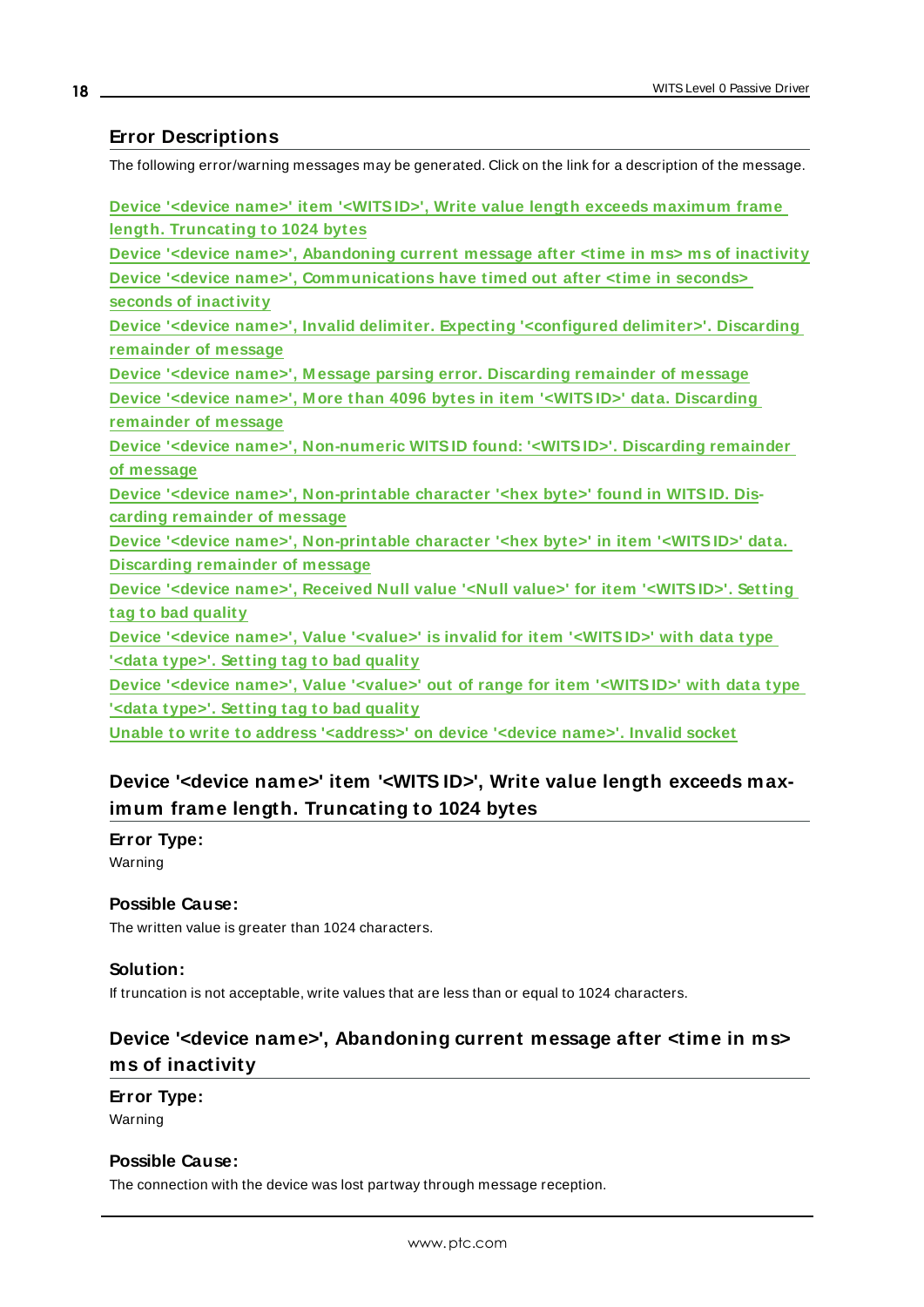### **Solution:**

- 1. Ensure that the device is sending valid WITSLevel 0 messages.
- 2. Ensure that the connection with the device is reliable.
- 3. Adjust the value of the Inter-Character Timeout property.

## <span id="page-18-0"></span>**Device '<device name>', Communications have timed out after <time in seconds> seconds of inactivity**

#### **Error Type:**

Warning

### **Possible Cause:**

The connection with the device has not been established or has been lost.

#### **Solution:**

- 1. Verify the connection with the device.
- 2. Adjust the value of the Communication Timeout property.

# <span id="page-18-1"></span>**Device '<device name>', Invalid delimiter. Expecting '<configured delimiter>'. Discarding remainder of message**

### **Error Type:**

Warning

#### **Possible Cause:**

The delimiter sent by the device is not equal to the delimiter that was configured.

**Solution:** Ensure that the delimiter sent by the device is equal to the delimiter that was configured.

# <span id="page-18-2"></span>**Device '<device name>', Message parsing error. Discarding remainder of**

### **message**

#### **Error Type:**

Warning

### **Possible Cause:**

An incorrect character was received when a header (&&) or trailer (!!) was expected.

### **Solution**

Verify that the data being sent follows the WITSLevel 0 protocol.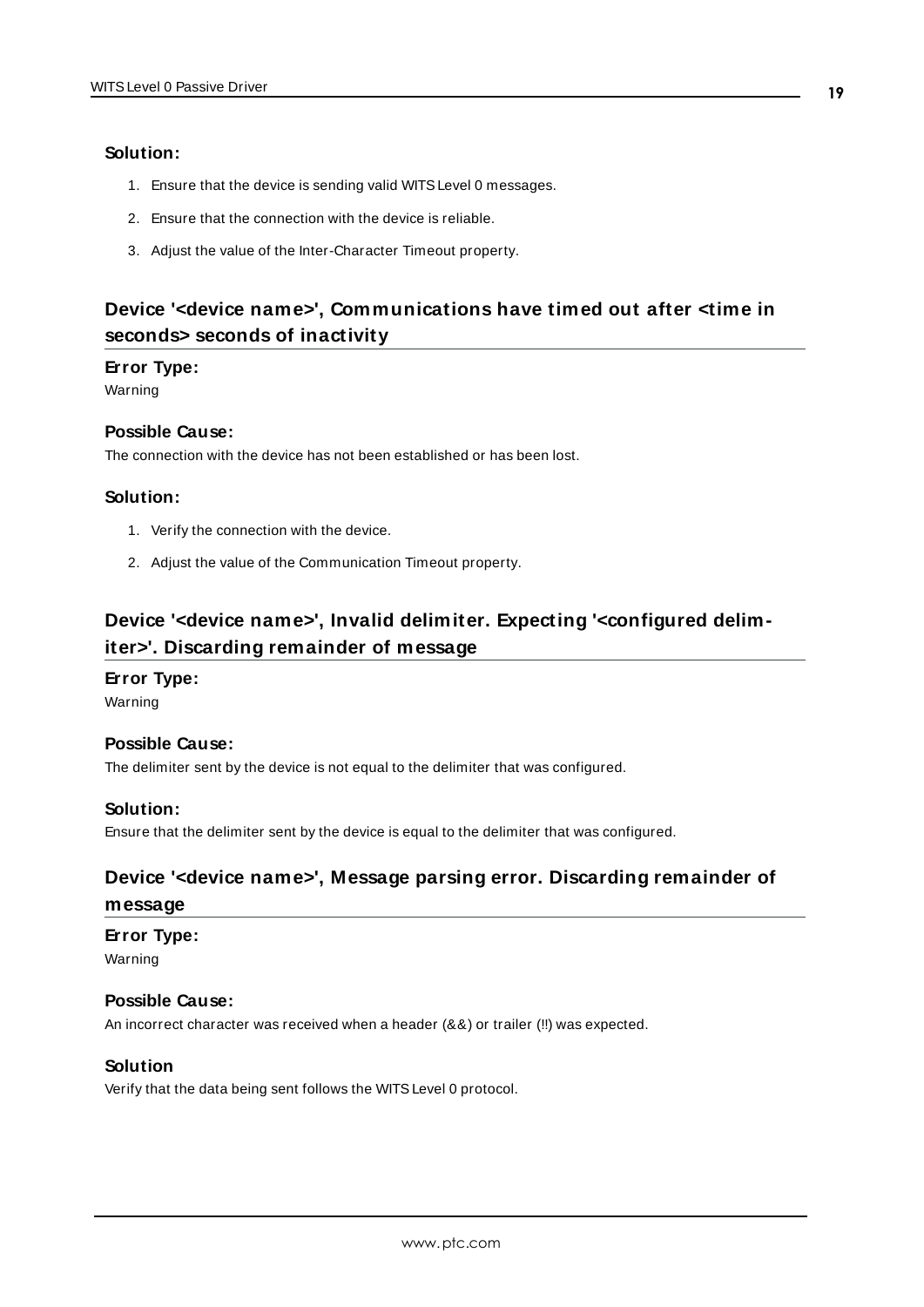# <span id="page-19-0"></span>**Device '<device name>', More than 4096 bytes in item '<WITS ID>' data. Discarding remainder of message**

### **Error Type:**

Warning

### **Possible Cause:**

A line of data is greater than 4096 bytes long.

### **Solution:**

<span id="page-19-1"></span>Reduce the data sent by WITSLevel 0 devices to 4096 bytes or fewer.

# **Device '<device name>', Non-numeric WITS ID found: '<WITS ID>'. Discarding remainder of message**

### **Error Type:**

Warning

### **Possible Cause:**

- 1. A non-numeric character was received as part of a WITSID. This may be due to noise on the transmission medium or an invalid WITSID being sent by the device.
- 2. The configured delimiter is part of, but not equal to, the delimiter sent by the device.

### **Solution:**

- 1. Ensure that the WITSdevice only transmits numeric WITSIDs.
- 2. Ensure that the delimiter is correctly configured.

# <span id="page-19-2"></span>**Device '<device name>', Non-printable character '<hex byte>' found in WITS ID. Discarding remainder of message**

### **Error Type:**

Warning

### **Possible Cause:**

- 1. A non-printable character was received in a WITSID. This may be due to noise on the transmission medium or an invalid WITSID being sent by the device.
- 2. The configured delimiter is part of, but not equal to, the delimiter sent by the device.

### **Solution:**

- 1. Ensure the WITS device transmits only printable ASCII characters.
- 2. Ensure that the delimiter is correctly configured.

### **20**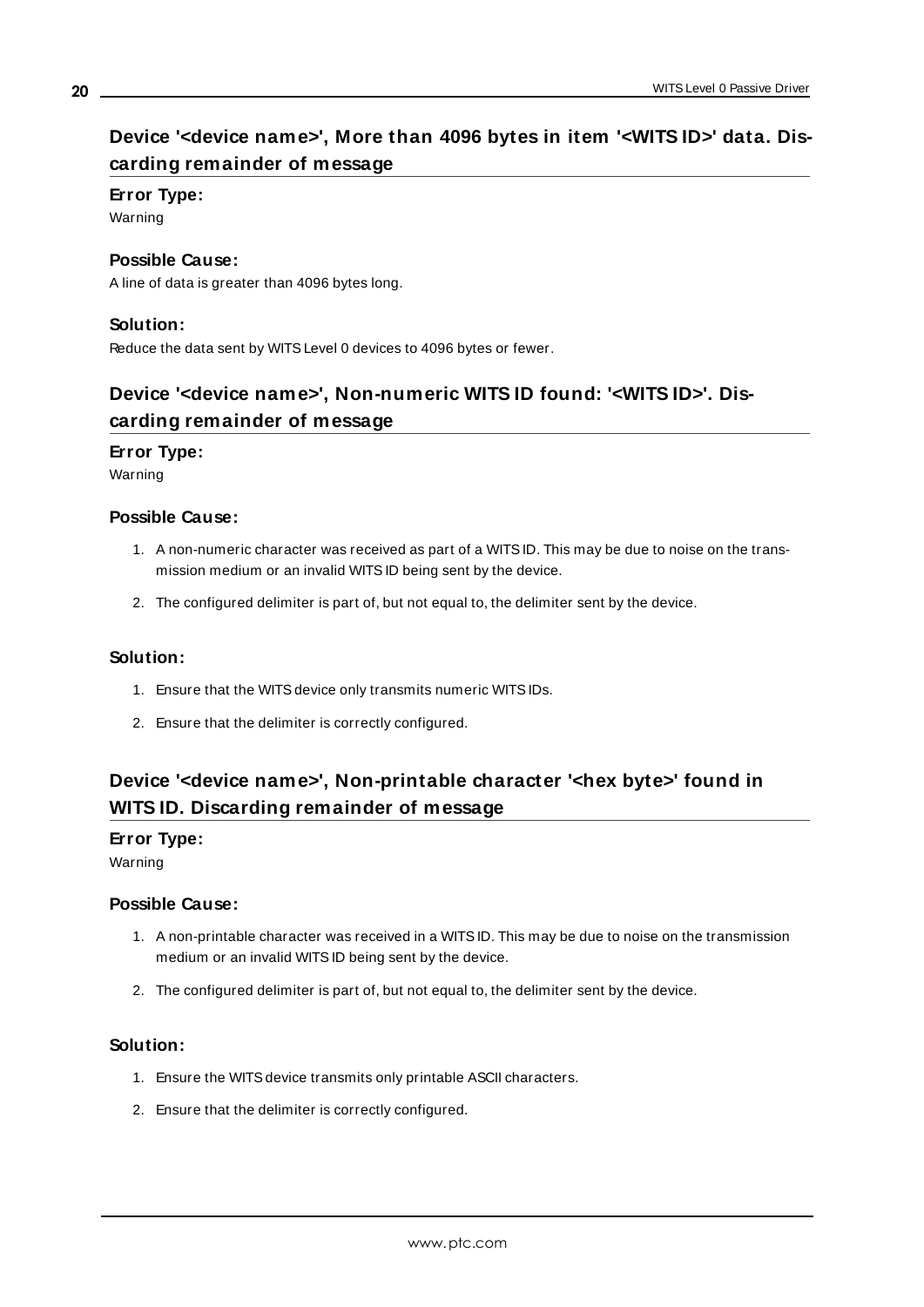# <span id="page-20-0"></span>**Device '<device name>', Non-printable character '<hex byte>' in item '<WITS ID>' data. Discarding remainder of message**

#### **Error Type:**

Warning

### **Possible Cause:**

A non-printable character was received in the value of an item. This may be due to noise on the transmission medium or an invalid value being sent by the device.

### **Solution:**

<span id="page-20-1"></span>Ensure that the WITS device only transmits printable ASCII characters.

# **Device '<device name>', Received Null value '<Null value>' for item '<WITS ID>'. Setting tag to bad quality**

### **Error Type:**

Warning

### **Possible Cause:**

Either -8888 or -9999 was received as the value of an item.

### **Solution:**

<span id="page-20-2"></span>Ensure that the Null value transmission was expected.

# **Device '<device name>', Value '<value>' is invalid for item '<WITS ID>' with data type '<data type>'. Setting tag to bad quality**

### **Error Type:**

Warning

### **Possible Cause:**

A tag with a numeric data type received a value from a device with a non-numeric character.

### **Solution:**

<span id="page-20-3"></span>Ensure that the data sent by the device is valid, and that the appropriate data type is configured.

# **Device '<device name>', Value '<value>' out of range for item '<WITS ID>' with data type '<data type>'. Setting tag to bad quality**

### **Error Type:**

Warning

### **Possible Cause:**

The received data is outside the range of values allowed for the configured numeric data type.

### **Solution:**

Ensure that the data sent by the device is valid, and that the appropriate data type is configured.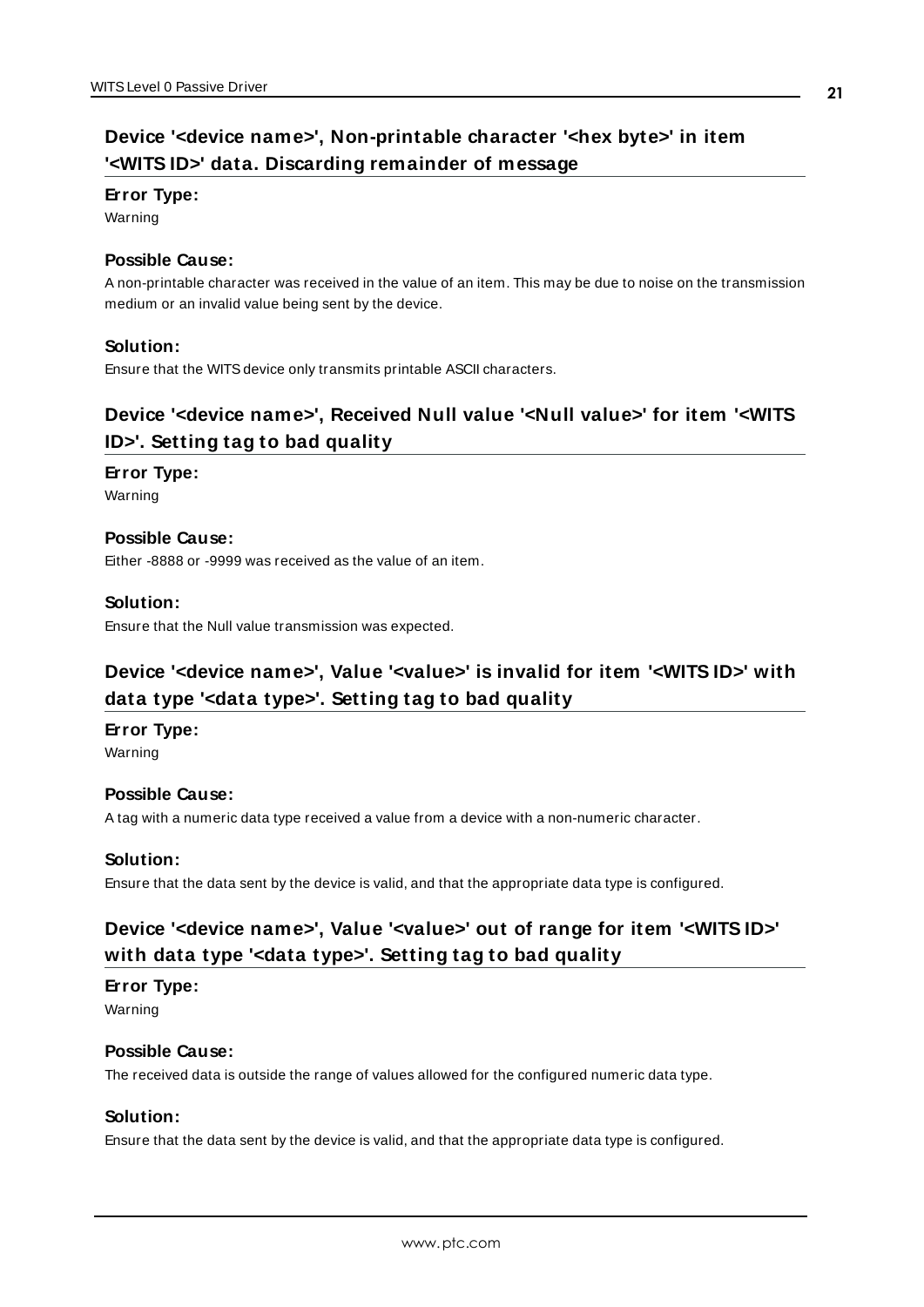# <span id="page-21-0"></span>**Unable to write to address '<address>' on device '<device name>'. Invalid socket**

### **Error Type:**

Error

### **Possible Cause:**

When using unsolicited Ethernet Encapsulation, the WITS device's address will be unknown until the first message is received from the device. This error message occurs when a write is made to one of the device's items before its address is known.

### **Solution:**

When the driver is configured for unsolicited Ethernet Encapsulation, users should ensure that writes are only made after the WITSdevice has sent a message to the driver.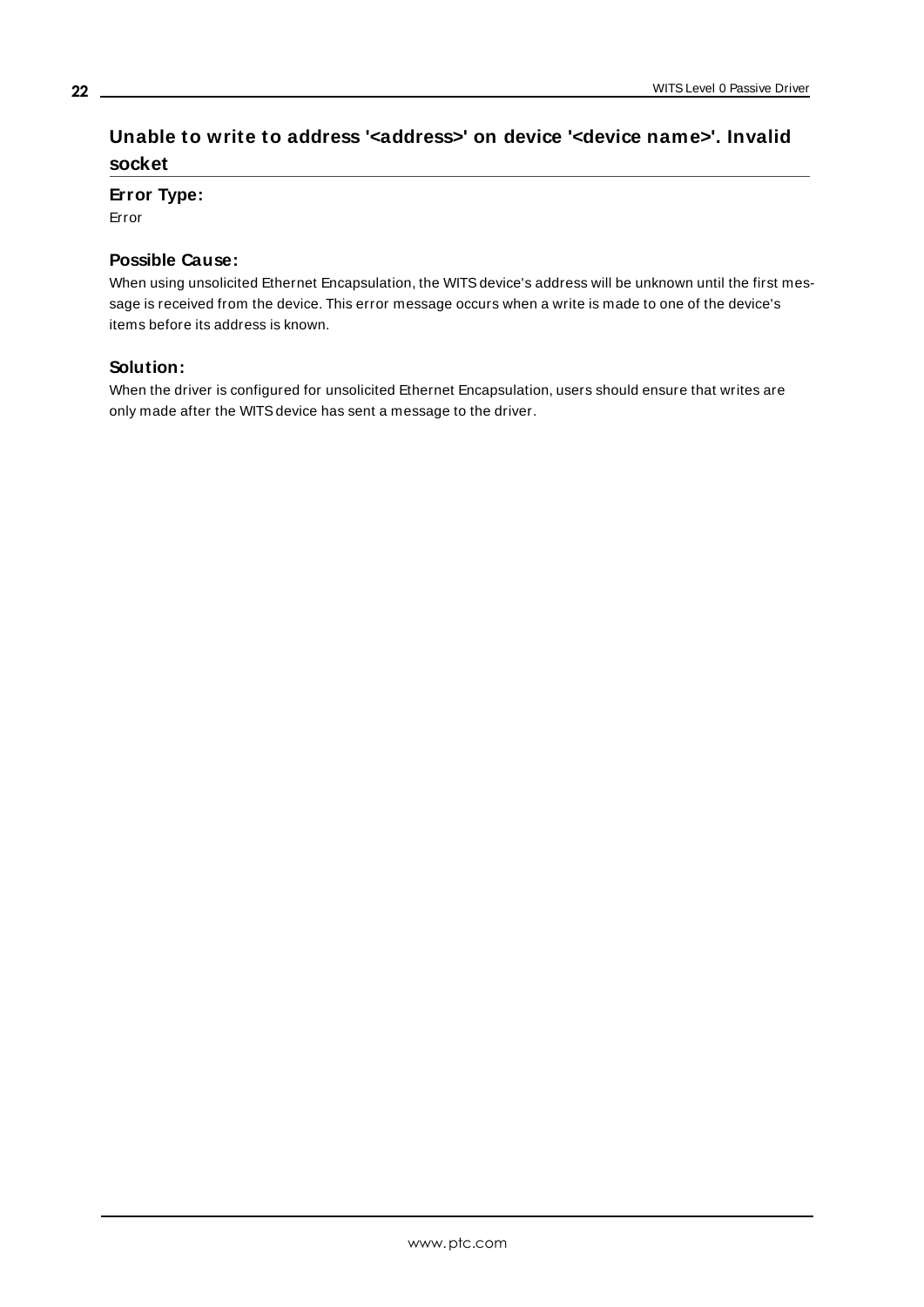# <span id="page-22-0"></span>Index

# **A**

Address Descriptions [17](#page-16-0) Allow Sub Groups [15](#page-14-1)

# **C**

Channel Assignment [11](#page-10-1) Create [15](#page-14-2)

# **D**

| Data Collection 12                                                                                                                                                                 |
|------------------------------------------------------------------------------------------------------------------------------------------------------------------------------------|
| Data Types Description 16                                                                                                                                                          |
| Delete 14                                                                                                                                                                          |
| Device ' <device name="">' item '<wits id="">', Write value length exceeds maximum frame length. Truncating<br/>to 1024 bytes 18</wits></device>                                   |
| Device ' <device name="">', Abandoning current message after <time in="" ms=""> ms of inactivity 18</time></device>                                                                |
| Device ' <device name="">', Communications have timed out after <time in="" seconds=""> seconds of<br/>inactivity 19</time></device>                                               |
| Device ' <device name="">', Invalid delimiter. Expecting '<configured delimiter="">'. Discarding remainder of<br/>message 19</configured></device>                                 |
| Device ' <device name="">', Message parsing error. Discarding remainder of message 19</device>                                                                                     |
| Device ' <device name="">', More than 4096 bytes in item '<wits id="">' data. Discarding remainder of mes-<br/>sage 20</wits></device>                                             |
| Device '< device name>', Non-numeric WITS ID found                                                                                                                                 |
| ' <wits id="">'. Discarding remainder of message 20</wits>                                                                                                                         |
| Device ' <device name="">', Non-printable character '<hex byte="">' found in WITS ID. Discarding remainder of<br/>message 20</hex></device>                                        |
| Device ' <device name="">', Non-printable character '<hex byte="">' in item '<wits id="">' data. Discarding<br/>remainder of message 21</wits></hex></device>                      |
| Device ' <device name="">', Received Null value '<null value="">' for item '<wits id="">'. Setting tag to bad<br/>quality 21</wits></null></device>                                |
| Device ' <device name="">', Value '<value>' is invalid for item '<wits id="">' with data type '<data type="">'. Set-<br/>ting tag to bad quality 21</data></wits></value></device> |
| Device ' <device name="">', Value '<value>' out of range for item '<wits id="">' with data type '<data type="">'.<br/>Setting tag to bad quality 21</data></wits></value></device> |
| Device Properties - Tag Generation 13                                                                                                                                              |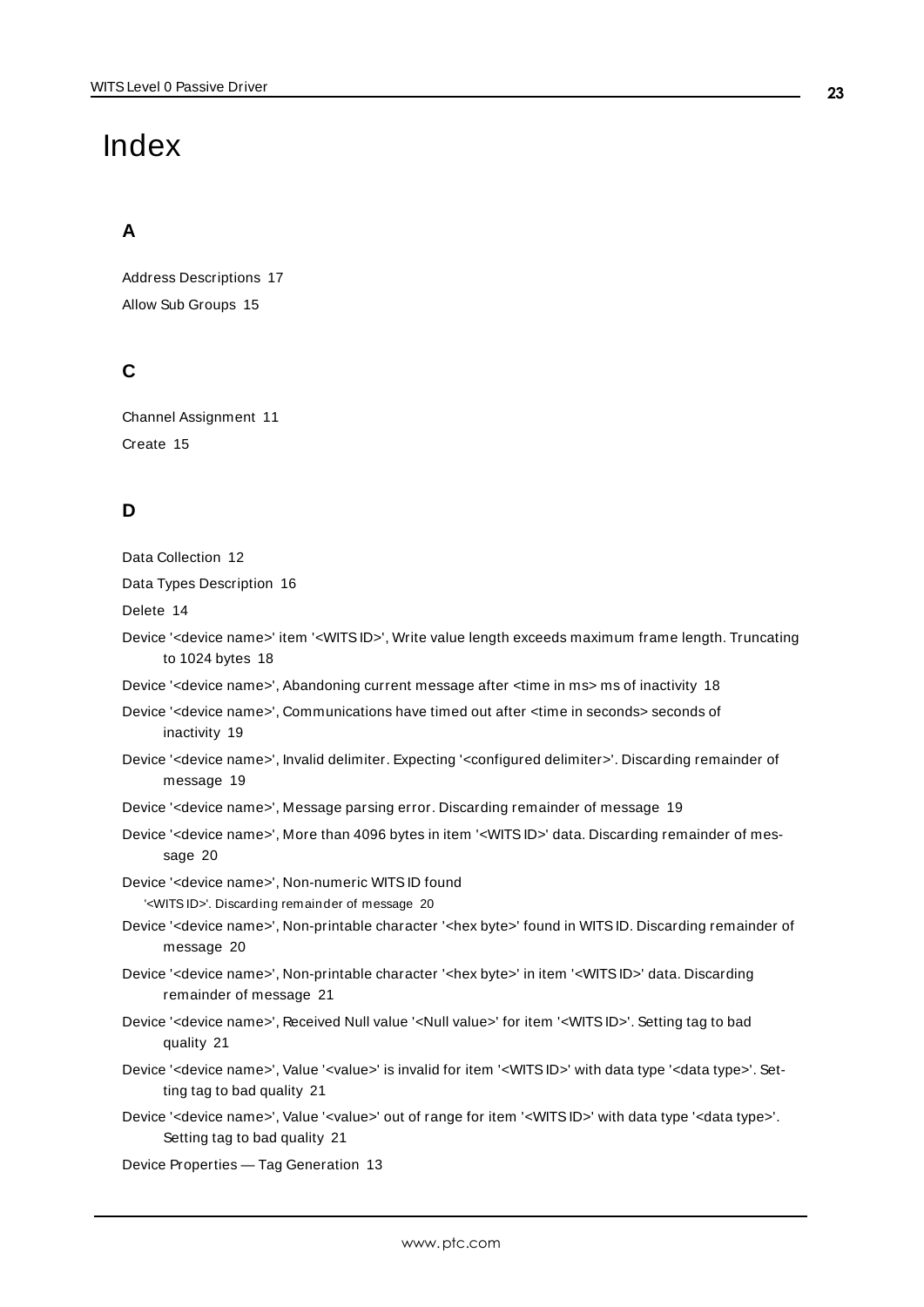Do Not Scan, Demand Poll Only [13](#page-12-1) Driver [11](#page-10-2)

# **E**

Error Descriptions [18](#page-17-0)

# **G**

General [11](#page-10-0) Generate [14](#page-13-1)

# **H**

Help Contents [4](#page-3-0)

## **I**

ID [11](#page-10-3) Identification [11](#page-10-0) Initial Updates from Cache [13](#page-12-2)

## **M**

Model [11](#page-10-4)

### **N**

Name [11](#page-10-5)

# **O**

On Device Startup [14](#page-13-2) On Duplicate Tag [14](#page-13-3) On Property Change [14](#page-13-4) Operating Mode [12](#page-11-0) Overview [4](#page-3-1)